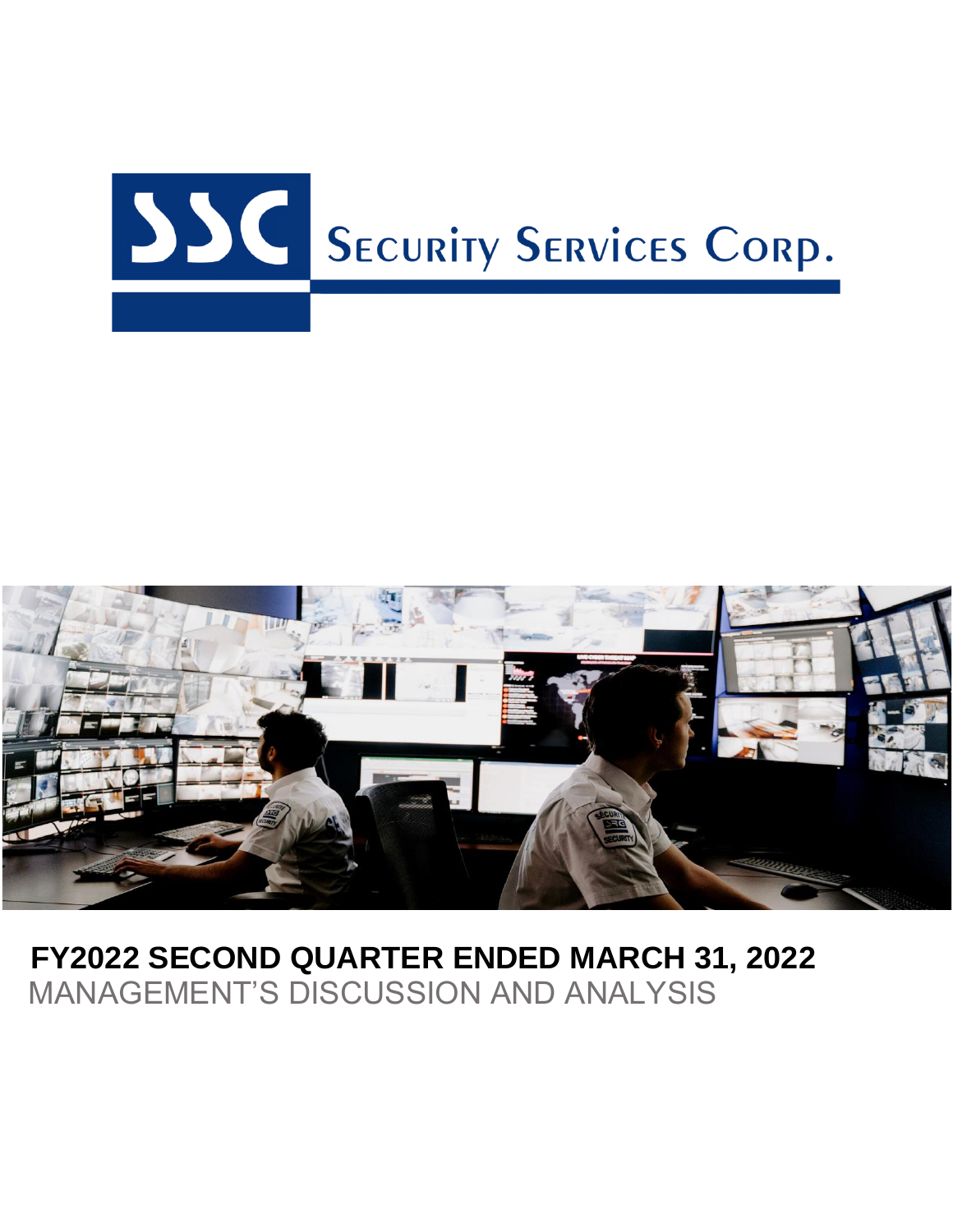This Management's Discussion and Analysis of Financial Condition and Results of Operations ("MD&A") of SSC Security Services Corp. and its subsidiaries ("the Company", "we", "our", "SSC") provides information to assist readers of, and should be read in conjunction with the unaudited condensed interim consolidated financial statements for the quarter ended March 31, 2022, including the notes thereto, the Annual Information Form ("AIF") for the fiscal year September 30, 2021, as well as the audited financial statements for the year ended September 30, 2021, including the notes thereto, and the associated MD&A. In the opinion of management, such financial statements contain all adjustments necessary for a fair presentation of the results for such periods. All dollar references in our financial statements and in this report are in Canadian dollars unless otherwise stated.

Additional information related to SSC Security Services Corp. may be obtained from SEDAR at www.sedar.com or on our website at www.securityservicescorp.ca.

Unless otherwise stated, the discussion and analysis contained in this MD&A are as of May 16, 2022.

## **Overview & Highlights**

The predecessor corporation of SSC Security Services Corp. was incorporated under *The Business Corporations Act (Saskatchewan)* (the "Act") on October 25, 2011. The existing Company was formed by an amalgamation under the Act on August 8, 2013, and, prior to October 1, 2021, was known as Input Capital Corp., a Canadian Grain Commission licensed and bonded grain dealer. That legacy business is being wound down. The Company's common shares are publicly traded on the TSX Venture Exchange under the symbol "SECU" (OTCQX: SECUF).

The head office of the Company is located at 300 – 1914 Hamilton Street, Regina, Saskatchewan, S4P 3N6. The Company's registered and records office is located at 800 – 1801 Hamilton Street, Regina, Saskatchewan, S4P 4B4.

On February 1, 2021, the Company began a pivot into the security business by acquiring SRG Security Resource Group Inc. ("SRG"), which provides cyber and physical security services to commercial, industrial and public sector clients across Canada. Growth of the security business is now the focus of the Company.

In July 2021, SRG acquired certain regional operations of Impact Security Group Inc.

On October 1, 2021, the Company changed its name from Input Capital Corp. to SSC Security Services Corp. and changed its ticker symbol on the TSX Venture Exchange from INP to SECU in conjunction with a 1-for-3 share consolidation.

On November 15, 2021, the Company's shares began trading on the OTCQX in the United States, under the symbol "SECUF".

SSC is now well positioned for growth in the cyber and physical security space. Using its substantial balance sheet, internally generated cash flow, the revolving credit facilities of its subsidiaries and other specific debt financing, SSC is more than sufficiently capitalized to deliver on its business plan for the foreseeable future, while continuing to pay its quarterly dividend.

On March 30, 2022, the Company announced that it had entered into an agreement to acquire Logixx Security Inc. in an all-cash deal. Under the terms of the transaction, SSC will pay Avante Logixx Inc. \$23.95 million in cash for the Logixx Shares, subject to standard working capital, debt and other closing adjustments standard for transactions of this nature. On closing, SSC will take ownership of Logixx on a debt-free basis and with \$7.5 million of net working capital.

On closing of the Transaction, SSC will be the largest publicly-traded security company in Canada, be debt-free, and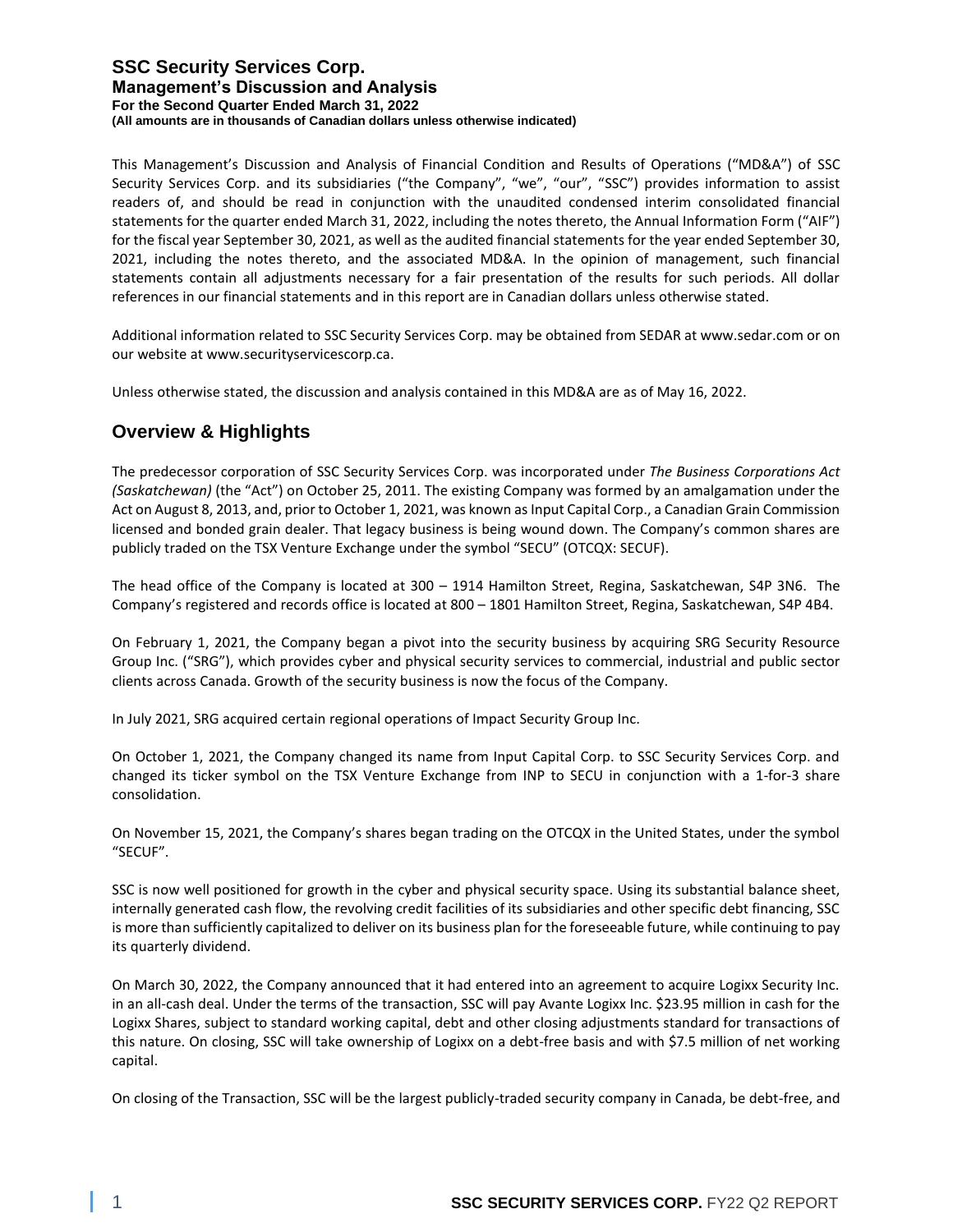## **SSC Security Services Corp. Management's Discussion and Analysis**

**For the Second Quarter Ended March 31, 2022**

**(All amounts are in thousands of Canadian dollars unless otherwise indicated)**

have approximately 2,100 employees from coast to coast. As a result of the transaction, SSC will approximately quadruple its pro forma annual revenue and Adjusted EBITDA.

Due to the timing of the acquisition of SRG on February 1, 2021, historical figures for previous periods are not comparable as they do not include the historical results of SRG prior to February 1, 2021.

#### **STRATEGY**

Management's strategy is to deploy its balance sheet into growth via acquisition and organic growth opportunities in the physical and cyber security industry, along with adjacent verticals. This strategy targets growing the Company into a \$200 to \$300 million annual revenue company over the next 3-5 years, producing \$15 to \$25 million in Adjusted EBITDA per year.

In accomplishing this strategy, we may launch or acquire new products and or companies whose products and services are a fit with our current service offerings, or where current service offerings offer an excellent add-on to the clients of the business being acquired. We see many cross-selling opportunities between cyber and physical security which can be significantly additive to the strength of the security platform we are building.

Some of the initiatives that will contribute to the success of the strategy are:

- Profitable top-line growth which improves consolidated Adjusted EBITDA per Share;
- Maintaining low levels of debt compared to industry averages;
- Growing free cash flow available for reinvestment in growth initiatives;
- Investments in platform and tuck-in acquisitions.

Our senior management team has over 70 years of experience building and operating profitable security companies.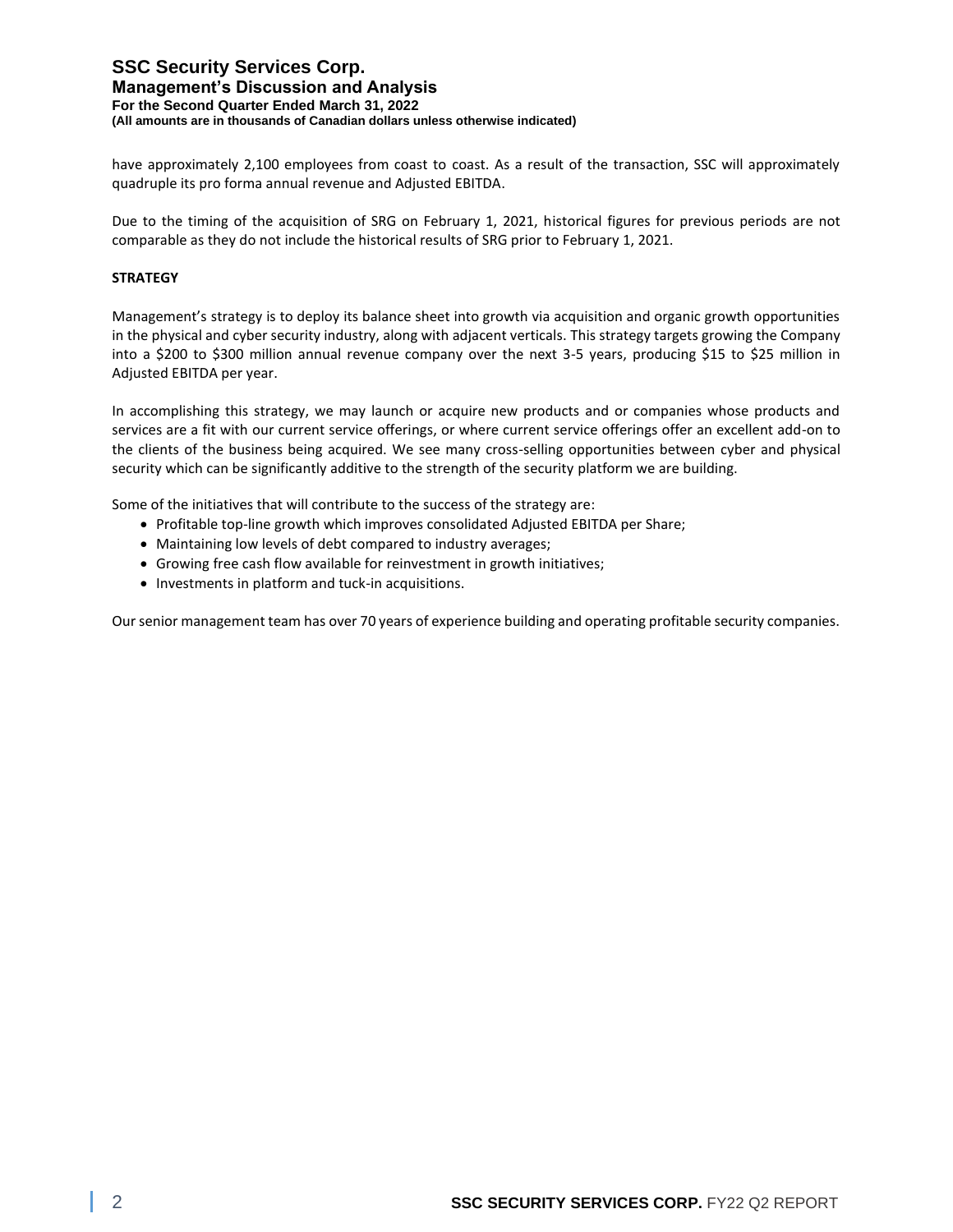### **SSC Security Services Corp. Management's Discussion and Analysis**

**For the Second Quarter Ended March 31, 2022**

**(All amounts are in thousands of Canadian dollars unless otherwise indicated)**

# **Selected Financial Information**

The following selected financial information for the quarter ended March 31, 2022 and 2021 have been derived from the unaudited condensed interim consolidated financial statements and should be read in conjunction with those financial statements and related notes. Non-IFRS measures are defined and reconciled in the Non-IFRS Measures section of this MD&A:

| <b>Statements of Comprehensive Income</b>             | <b>Quarter ended</b><br>March 31 |         | Six months ended<br>March 31 |        |
|-------------------------------------------------------|----------------------------------|---------|------------------------------|--------|
|                                                       | 2022                             | 2021    | 2022                         | 2021   |
| Revenue                                               | 5,499                            | 4,609   | 11,384                       | 8,885  |
| Comprehensive income (loss)                           | (285)                            | 117     | (762)                        | 856    |
| Weighted average number of common shares outstanding  |                                  |         |                              |        |
| <b>Basic</b>                                          | 19,807                           | 18,363  | 19,999                       | 18,075 |
| Fully diluted                                         | 20,702                           | 19,546  | 20,919                       | 19,236 |
| Comprehensive income (loss) per share (basic)         | \$(0.01)                         | \$0.01  | \$(0.04)                     | \$0.05 |
| Comprehensive income (loss) per share (FD)            | \$(0.01)                         | \$0.01  | \$(0.04)                     | \$0.05 |
| <b>Adjusted EBITDA</b>                                | 195                              | (82)    | 342                          | 1,334  |
| Adjusted EBITDA per share (basic)                     | \$0.01                           | \$0.00  | \$0.02                       | \$0.07 |
| Adjusted EBITDA per share (fully diluted)             | \$0.01                           | \$0.00  | \$0.02                       | \$0.07 |
| <b>Statements of Cash Flows</b>                       |                                  |         |                              |        |
| Cash generated from (applied to) operating activities | 183                              | (1,026) | (10)                         | 2,620  |

|                                         | As at                    | As at        |
|-----------------------------------------|--------------------------|--------------|
| <b>Statements of Financial Position</b> | Mar 31, 2022             | Mar 31, 2021 |
| Cash                                    | 31,838                   | 20,416       |
| Legacy contract assets                  | 10,230                   | 12,257       |
| Assets held for sale                    | 1,299                    | 5,466        |
| Mortgages and loans receivable          | 7,029                    | 23,593       |
| Total assets                            | 77,835                   | 87,966       |
| <b>Total liabilities</b>                | 5,420                    | 11,968       |
| Total shareholders' equity              | 72,415                   | 75,999       |
| <b>Common shares outstanding</b>        | 19,781                   | 20,288       |
| <b>Book value per share</b>             | \$3.66                   | \$3.75       |
| Working capital                         | 35,132                   | 27,223       |
| Long-term debt                          | $\overline{\phantom{a}}$ | 6,024        |

#### **RESULTS FOR THE QUARTER ENDED MARCH 31, 2022 AND 2021**

#### *Revenues*

Revenues for the quarter ended March 31, 2022 were \$5.5 million compared with \$4.6 million during the comparable quarter ended March 31, 2021, an increase of \$0.9 million. The increase in revenues was due in part to the fact that only two months of security revenue were recorded in the prior period because the SRG acquisition closed on February 1, 2021. Revenue growth in security more than made up for the \$2 million decline in legacy business revenue compared to the same quarter during the previous year. See the segment comparisons in Note 4 of the financial statements for a presentation of the year-to-year changes.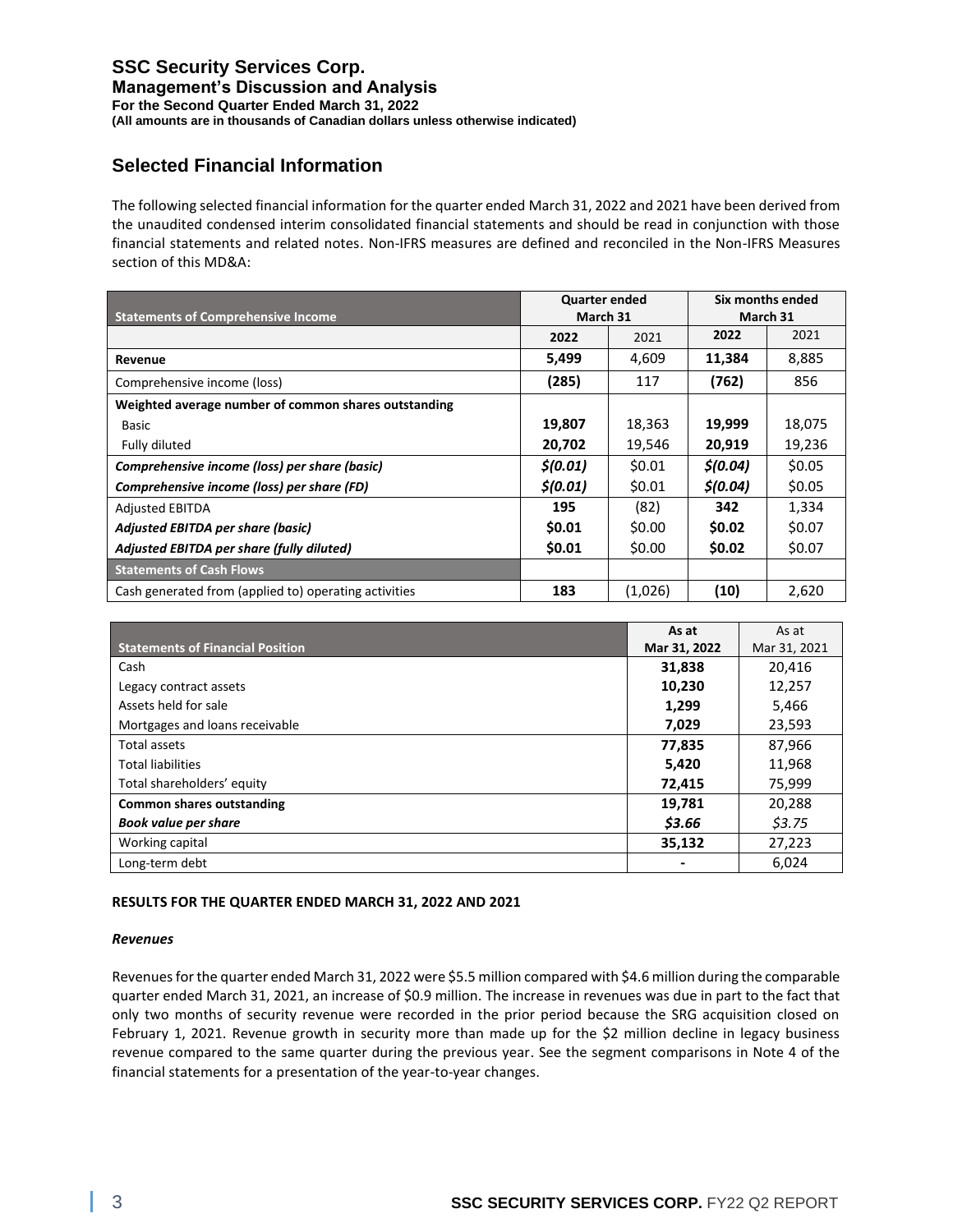## **SSC Security Services Corp.**

#### **Management's Discussion and Analysis**

**For the Second Quarter Ended March 31, 2022**

**(All amounts are in thousands of Canadian dollars unless otherwise indicated)**

|                                     | <b>Quarter ended</b> |                      | Six months ended |        |
|-------------------------------------|----------------------|----------------------|------------------|--------|
| <b>Key Performance Indicators</b>   |                      | March 31<br>March 31 |                  |        |
|                                     | 2022                 | 2021                 | 2022             | 2021   |
| Revenue                             | 5,499                | 4,609                | 11,384           | 8,885  |
| Cost of Sales                       | 4,498                | 5,173                | 9,460            | 9,398  |
| Gross Profit                        | 1,001                | (564)                | 1,924            | (512)  |
| Gross Margin (%)                    | 18.2%                | (12.2%)              | 16.9%            | (5.8%) |
|                                     |                      |                      |                  |        |
| Comprehensive net income (loss)     | (285)                | 117                  | (762)            | 856    |
| Comprehensive net income (loss) per | \$(0.01)             | \$0.01               | \$(0.04)         | \$0.05 |
| share (basic)                       |                      |                      |                  |        |
|                                     |                      |                      |                  |        |
| <b>Adjusted EBITDA</b>              | 195                  | (62)                 | 342              | 1,334  |
| Adjusted EBITDA per share (basic)   | \$0.01               | \$0.00               | \$0.02           | \$0.07 |

#### *Gross Profit & Gross Margin*

Gross profit and gross margin increased materially to \$1.0 million compared to a deficit of \$0.6 million during the same reporting period last year. This is a result of the shift out of our legacy business and into security.

#### *Comprehensive Net Income*

During the quarter, we recorded a comprehensive net loss of \$0.3 million (loss of \$0.01 per share), compared to comprehensive net income in the previous year's comparable period of \$0.1 million (gain of \$0.01 per share).

#### *Adjusted EBITDA*

Adjusted EBITDA for the quarter ended March 31, 2022, was \$0.2 million, as compared to loss of \$0.1 million during the comparable quarter ended March 31, 2021. The increase is a function of the company's shift to the security business and the continued fall-off of our legacy business. The decline in the six-month period ended March 31 compared to last year is a result of an outsized one-time gain during the comparable period related to our legacy business.

| <b>Net Income and Adjusted EBITDA</b> |              | <b>Quarter ended</b><br>March 31 | Six months ended<br>March 31 |        |
|---------------------------------------|--------------|----------------------------------|------------------------------|--------|
|                                       | 2022<br>2021 |                                  | 2022                         | 2021   |
| Net income (Loss)                     | (285)        | 117                              | (762)                        | 856    |
| <b>Adjusted EBITDA</b>                | 195          | (82)                             | 342                          | 1,334  |
| <b>Adjusted EBITDA per share</b>      | \$0.01       | \$0.00                           | \$0.02                       | \$0.07 |

A reconciliation of earnings to EBITDA and Adjusted EBITDA is provided in the Non-IFRS section of this MD&A.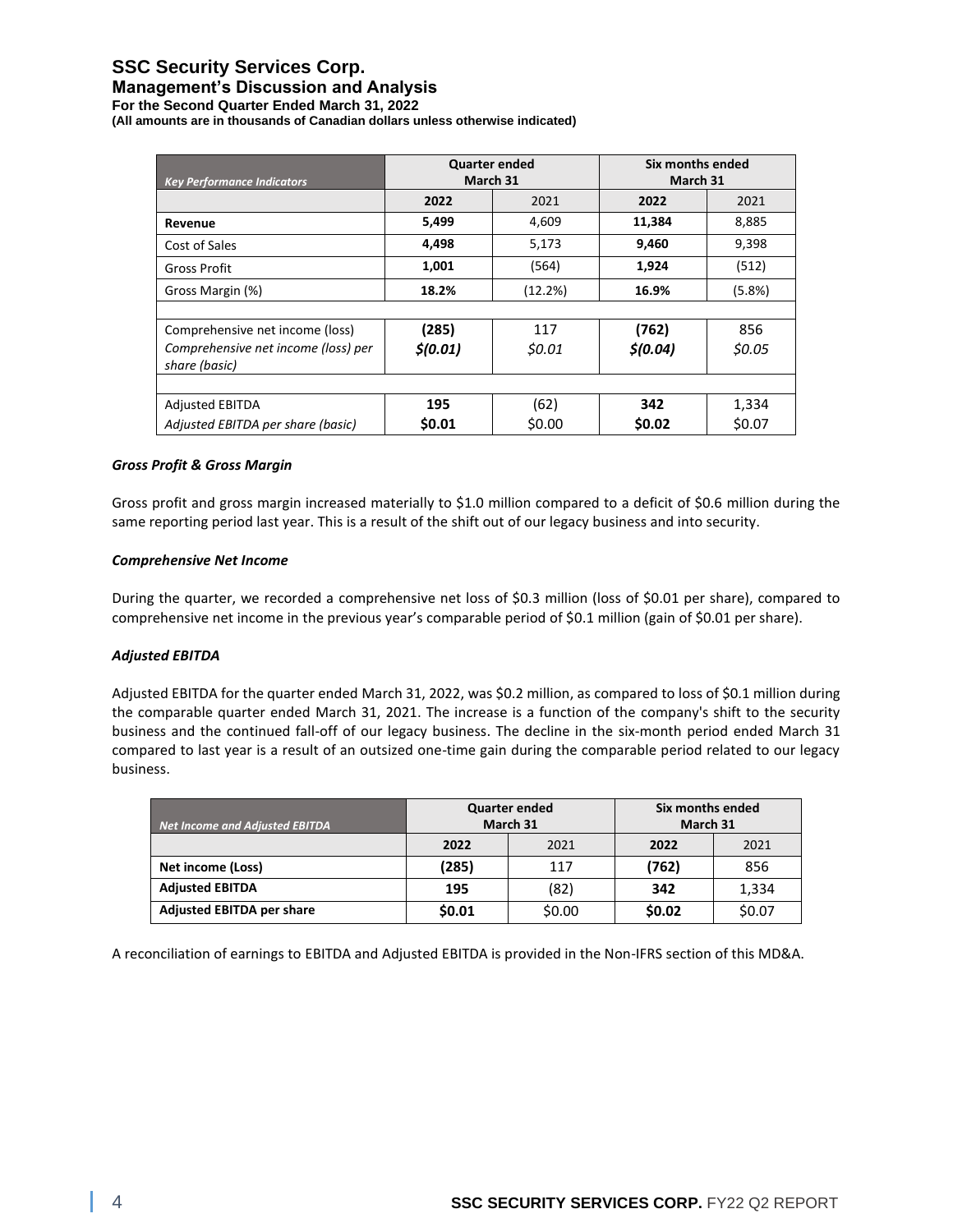### **SSC Security Services Corp. Management's Discussion and Analysis For the Second Quarter Ended March 31, 2022**

**(All amounts are in thousands of Canadian dollars unless otherwise indicated)**

#### *Balance Sheet*

SSC has a very strong balance sheet. Total assets as at March 31, 2022 decreased by \$7.1 million, or 8.3%, compared to total assets as of September 30, 2021. Our cash position at the end of the quarter ended March 31, 2022 was \$31.8 million, up from \$20.4 million at the end of the comparable quarter ended March 31, 2021. This increase in cash has occurred during the same period in which we used \$13.7 million in cash (\$11.2 million net of cash acquired) on acquisitions, completely repaid our bank debt, plus continued payment of dividends and bought back shares via our Normal Course Issuer Bid ("NCIB") program. This is because continued buyout activity and contract maturities in our legacy business portfolio have been much stronger than originally anticipated.

Many areas of our balance sheet have remained consistent since the last fiscal year end. The main change in our balance sheet resulted from land sales of over \$2.4 million, which was dedicated to debt repayment. Cash increased by \$3 million on mortgage buyouts of \$5.5 million, share buybacks of \$1.7 million and dividends paid of \$1.2 million. As we repatriate our capital from our legacy business, we are strengthening our capability to fund and execute our plan to build out our security business.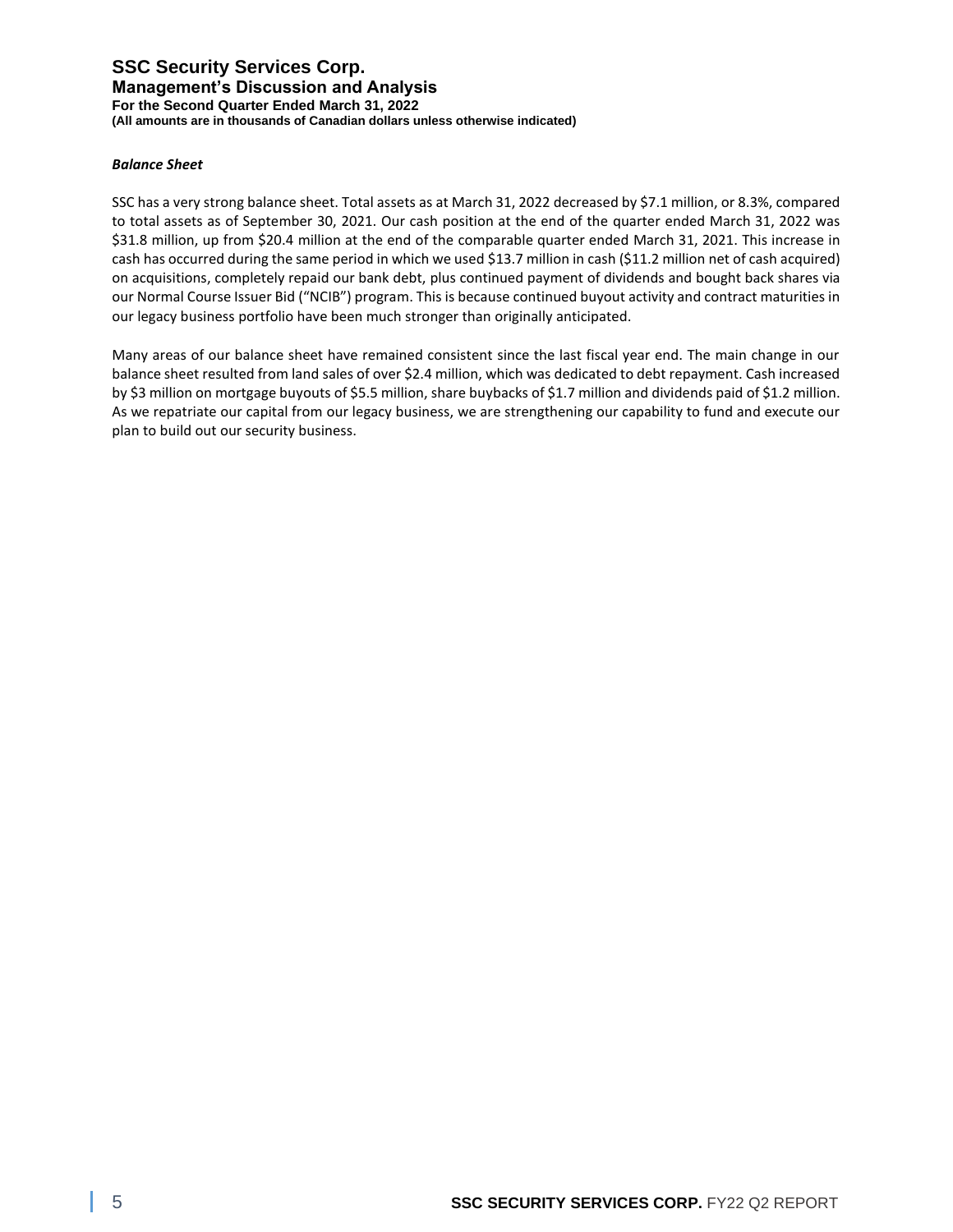# **Summary of Quarterly Results**

The following is a summary of selected highlights of the eight most recent quarterly results of the Company:

| <b>Summary of Quarterly Results</b>                      | FY22-Q2         | FY22-Q1         | FY21-Q4          | FY21-Q3         | FY21-Q2         | FY21-Q1         | FY20-Q4          | FY20-Q3          |
|----------------------------------------------------------|-----------------|-----------------|------------------|-----------------|-----------------|-----------------|------------------|------------------|
|                                                          | Mar 31,<br>2022 | Dec 31,<br>2021 | Sept 30,<br>2021 | Jun 30,<br>2021 | Mar 31,<br>2021 | Dec 31,<br>2020 | Sept 30,<br>2020 | June 30,<br>2020 |
| <b>Comprehensive Income (Loss)</b>                       |                 |                 |                  |                 |                 |                 |                  |                  |
| Security revenue                                         | 5,452           | 5,768           | 5,437            | 3,909           | 2,493           |                 |                  |                  |
| Legacy operations revenue                                | 47              | 117             | 62               | 15              | 2,116           | 4,276           | 932              | 52               |
| Total revenue                                            | 5,499           | 5,885           | 5,499            | 3,924           | 4,609           | 4,276           | 932              | 52               |
| Comprehensive net income<br>(loss)                       | (285)           | (478)           | (260)            | 1,270           | 117             | 739             | (992)            | 1,067            |
| Weighted avg. number                                     |                 |                 |                  |                 |                 |                 |                  |                  |
| common shares outstanding                                |                 |                 |                  |                 |                 |                 |                  |                  |
| Basic                                                    | 19,807          | 20,186          | 20,288           | 20,288          | 18,363          | 17,793          | 17,849           | 18,447           |
| Fully diluted                                            | 20,702          | 21,131          | 21,263           | 21,476          | 19,546          | 18,932          | 18,989           | 19,761           |
| Net Income (loss) per share<br>(basic)                   | \$(0.01)        | \$0.00          | \$(0.01)         | \$0.06          | \$0.01          | \$0.04          | \$(0.06)         | \$0.06           |
| Net Income (loss) per share<br>(fully diluted)           | \$(0.01)        | \$0.00          | \$(0.01)         | \$0.06          | \$0.01          | \$0.04          | \$(0.05)         | \$0.05           |
| <b>Operating Cash Flow</b>                               |                 |                 |                  |                 |                 |                 |                  |                  |
| Cash generated from (applied<br>to) operating activities | 183             | (186)           | (1, 379)         | (246)           | (1,026)         | 3,646           | 2,336            | 1,494            |

| <b>Financial Position</b>      |        |        |        |        |        |        |        |        |
|--------------------------------|--------|--------|--------|--------|--------|--------|--------|--------|
| Cash                           | 31,838 | 31,218 | 28,796 | 25,006 | 20,416 | 29,466 | 27,234 | 25,177 |
| Legacy contract assets         | 10,230 | 10,383 | 10,470 | 11,284 | 12,258 | 13,330 | 14,396 | 15,021 |
| Assets held for sale           | 1,299  | 1,306  | 3,670  | 4,561  | 5,466  | 6,518  | 5,890  | 5,889  |
| Mortgages and loans receivable | 7,029  | 8,341  | 12,501 | 17,984 | 23,593 | 26,516 | 29,682 | 30,499 |
| Total assets                   | 77.835 | 80,422 | 84,888 | 85,715 | 87,966 | 80,272 | 81,901 | 81,774 |
| <b>Total liabilities</b>       | 5.420  | 6,935  | 9,021  | 9,007  | 11.968 | 10,686 | 10,873 | 9,753  |
| Total shareholders' equity     | 72,415 | 73,487 | 75,867 | 76,649 | 75,999 | 69,587 | 71,028 | 72,021 |
| Common shares outstanding      | 19,781 | 19,855 | 20,288 | 20,288 | 20,288 | 17,400 | 17,843 | 17,857 |
| Book value per share           | \$3.66 | \$3.70 | \$3.74 | \$3.78 | \$3.75 | \$4.00 | \$3.98 | \$4.03 |
| Working capital                | 35,123 | 34,913 | 33,217 | 31,558 | 27,222 | 35,891 | 34,432 | 33,830 |
| Long-term debt                 |        | 475    | 2,540  | 3,058  | 6,024  | 7,734  | 7,748  | 7,748  |

| Non-IFRS Measures & KPIs  |        |        |        |        |        |        |        |        |
|---------------------------|--------|--------|--------|--------|--------|--------|--------|--------|
| Adjusted EBITDA           | 195    | 147    | 398    | 1.557  | (82)   | 1,417  | 527    | 907    |
| Adjusted EBITDA per share | \$0.01 | \$0.00 | \$0.02 | \$0.08 | \$0.00 | \$0.08 | \$0.03 | \$0.05 |
| Dividends Paid per Share  | \$0.03 | \$0.03 | \$0.03 | \$0.03 | \$0.03 | \$0.03 | \$0.03 | \$0.03 |

*Due to changes in business operations, certain prior period figures have been reclassified.*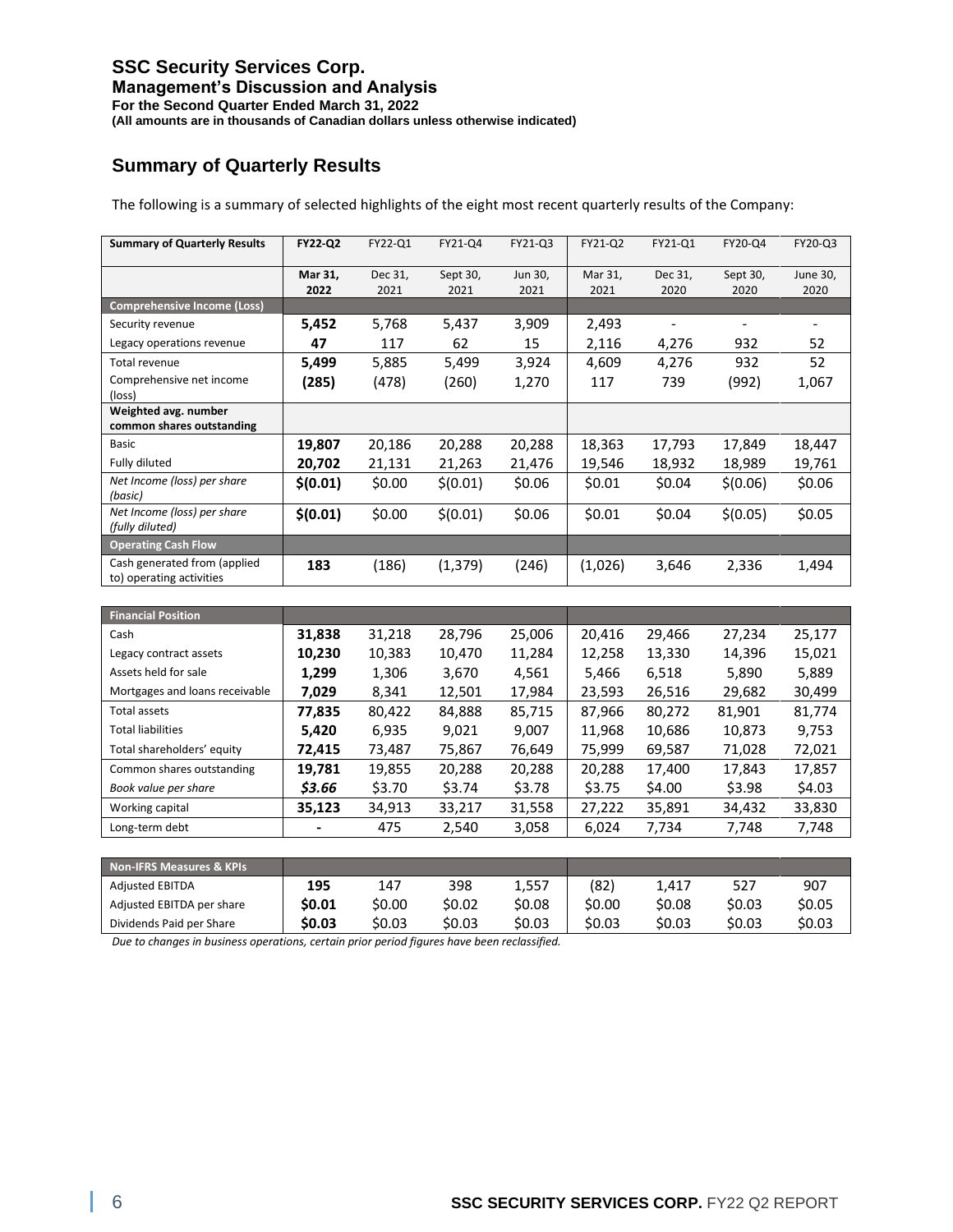#### **BUSINESS SEGMENT OPERATING RESULTS**

We currently have two operating segments: Security Services and Legacy Operations. The accounting policies of the two segments are consistent with those of the consolidated entity.

In the security services segment, management evaluates performance based on revenue growth, gross profits and gross profit margin, and growth in Adjusted EBITDA on a nominal and per share basis. As illustrated in the tables below, security services now dominates our business in its contribution to revenue, gross profit, operating income, and net income.

This is because the legacy business is declining rapidly in size as client contracts mature or are bought out. We expect most of the activity in our legacy business to occur in investing activities rather than operating activity, as we recover capital as a result of mortgage buyouts, asset recoveries, and asset sales. This trend is reflected in the table below. Management evaluates performance of the legacy operations primarily based on the pace at which these assets can be converted to cash on a cost-efficient basis.

A summary of segment operating performance during the second quarter ended March 31, 2022 and 2021 is provided below:

| Segment operating performance       |                                    | <b>Quarter ended</b><br>Mar 31, 2022 |       | Six months ended<br>Mar 31, 2022   |                             |              |
|-------------------------------------|------------------------------------|--------------------------------------|-------|------------------------------------|-----------------------------|--------------|
|                                     | <b>Security</b><br><b>Services</b> | Legacy<br><b>Operations</b>          | Total | <b>Security</b><br><b>Services</b> | Legacy<br><b>Operations</b> | <b>Total</b> |
| Revenue                             | 5,452                              | 46                                   | 5,499 | 11,220                             | 164                         | 11,384       |
| Cost of sales                       | 4.471                              | 26                                   | 4,498 | 9.361                              | 99                          | 9,460        |
| <b>Gross Profit</b>                 | 981                                | 20                                   | 1,001 | 1,859                              | 65                          | 1,924        |
| Gross Profit %                      | 18.0%                              | 43.5%                                | 18.2% | 16.6%                              | 39.6%                       | 16.9%        |
| Corporate administration            | 898                                | 945                                  | 1,843 | 1,627                              | 2,022                       | 3,649        |
| Income (loss) from operations       | 83                                 | (924)                                | (842) | 232                                | (1,957)                     | (1,725)      |
| Other income (expense)              | (4)                                | 461                                  | 458   | (8)                                | 689                         | 681          |
| Net income (loss) before income tax | 79                                 | (463)                                | (384) | 224                                | (1,268)                     | (1,044)      |

| Segment operating performance       |                                    | <b>Quarter ended</b><br>Mar 31, 2021 |              | Six months ended<br>Mar 31, 2021   |                             |         |
|-------------------------------------|------------------------------------|--------------------------------------|--------------|------------------------------------|-----------------------------|---------|
|                                     | <b>Security</b><br><b>Services</b> | Legacy<br><b>Operations</b>          | <b>Total</b> | <b>Security</b><br><b>Services</b> | Legacy<br><b>Operations</b> | Total   |
| Revenue                             | 2,493                              | 2,116                                | 4,609        | 2,493                              | 6,393                       | 8,885   |
| Cost of sales                       | 1,946                              | 3.227                                | 5,173        | 1,946                              | 7,452                       | 9,398   |
| <b>Gross Profit</b>                 | 547                                | (1, 111)                             | (564)        | 547                                | (1,059)                     | (513)   |
| Gross Profit %                      | 21.9%                              | $(52.5)\%$                           | (12.2)%      | 21.9%                              | (16.6)%                     | (5.8)%  |
| Corporate administration            | 381                                | 1,089                                | 1,469        | 381                                | 1,014                       | 1,394   |
| Income (loss) from operations       | 166                                | (2,200)                              | (2,033)      | 166                                | (2,073)                     | (1,907) |
| Other income (expense)              | (3)                                | 2,220                                | 2,217        | (3)                                | 3,116                       | 3,113   |
| Net income (loss) before income tax | 163<br>184<br>163<br>21<br>1,043   |                                      |              | 1,206                              |                             |         |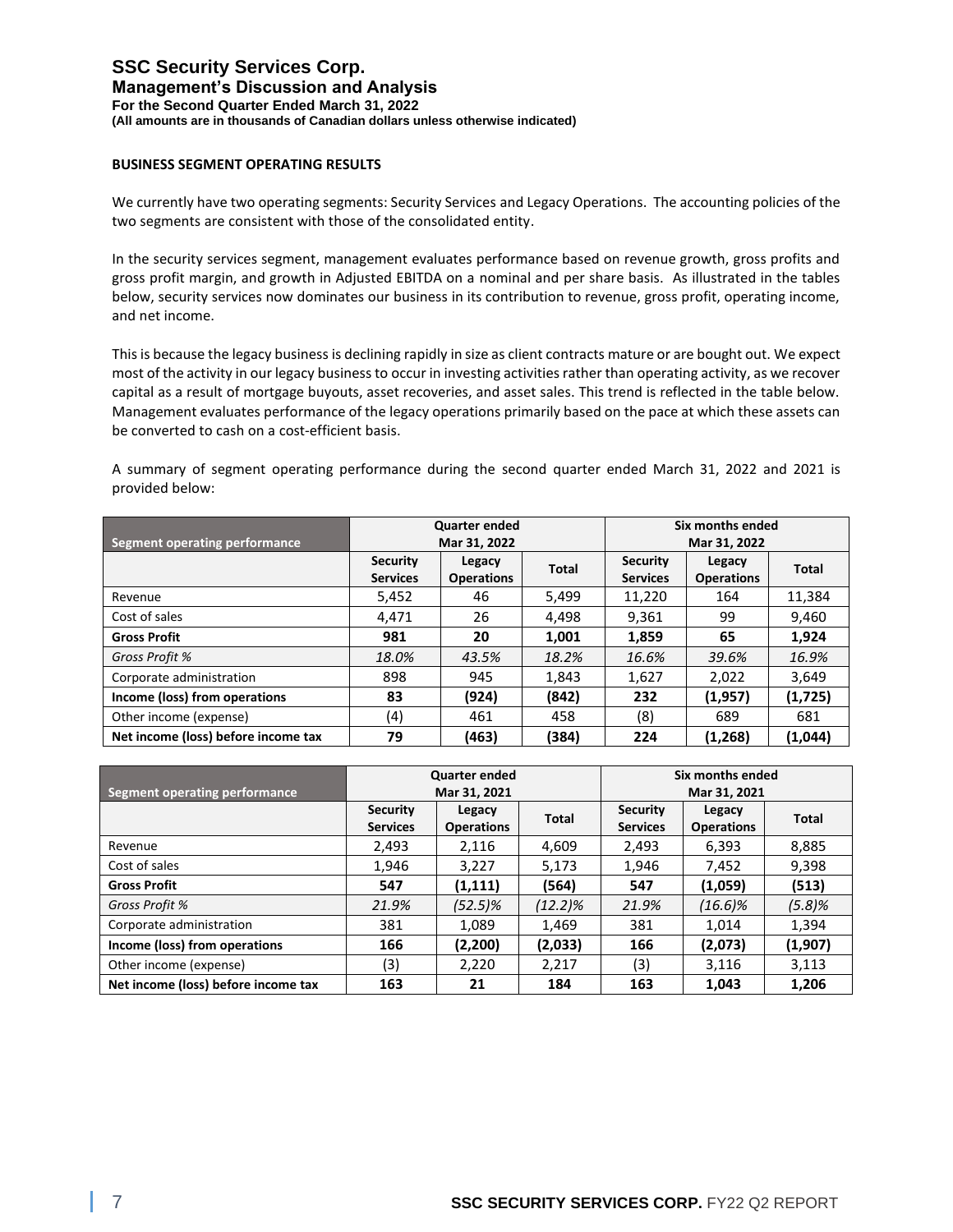#### **NORMAL COURSE ISSUER BID**

During the quarter ended March 31, 2022, we bought back 73,600 shares at an average price of \$2.96 per share. During the fiscal year to date, we have purchased 586,700 shares at an average price of \$2.97 per share.

We continue to believe that our shares have been trading in a price range which does not adequately reflect their value and that the purchase of shares under the NCIB will enhance shareholder value in general.

#### **STRONG CASH POSITION**

As of March 31, 2022, we had \$31.8 million in cash, or \$1.61 per share, which is 54.0% of our market capitalization based on the closing share price of our shares of \$2.98 on the TSX Venture Exchange on that date.

#### **DEFERRED SHARE UNIT PLAN**

We have a Deferred Share Unit plan (the "DSU Plan") that provides for the payment of independent director compensation with deferred share units. Each director may elect to receive all or a portion of their board retainer in the form of DSUs rather than cash, and each has elected to receive all compensation in the form of DSUs since the formation of the Company. Each deferred share unit is a right granted by SSC to an eligible independent director to receive a cash payment equivalent to the value of one common share when a participant ceases to be a director. The number of deferred share units to be granted under the DSU Plan is determined by dividing the elected amount of such eligible directors' annual board retainer by the volume weighted average price of our common shares traded on the TSX Venture Exchange immediately preceding the date on which the deferred share units are awarded to such eligible director. Director annual board retainers are awarded on the first day of the fiscal year and vest over the fiscal year. Vested deferred share units are paid out in cash when a participant ceases to be a director. The DSU plan is considered an unfunded plan, under which no securities can be issued. To the extent that any individual holds any rights under the DSU Plan such rights shall be no greater than the rights of an unsecured general creditor. Given that we do not have the right to issue any shares to settle this plan, the promise to issue the DSU units has been recorded as a current liability.

At March 31, 2022, the deferred share units were valued at \$2.98 per unit. The total number of vested deferred share units outstanding at March 31, 2022 was 522,356.

## **Plan of Arrangement Agreement with Bridgeway National**

In October 2020, the Plan of Arrangement with Bridgeway National discussed in earlier MD&As was terminated. On October 25, 2021, the United States District Court for the District of Columbia awarded the Company a default judgment against Bridgeway National Corp., in the amount of \$2,811,784.18 Canadian dollars. No amount has been recovered to date.

Upon termination of the agreement, our Board of Directors approved a plan to return to the Company's strategic plan that was in place prior to August 12, 2020. This plan had a focus on managing our existing legacy book of business to build book value per share, while continuing to minimize expenses and maximize and accelerate where possible the repatriation of our capital. The Board also reinstated the quarterly dividend and determined to continue with our Normal Course Issuer Bid program. The Board also remained open to considering internal or external proposals that would enhance and grow shareholder value.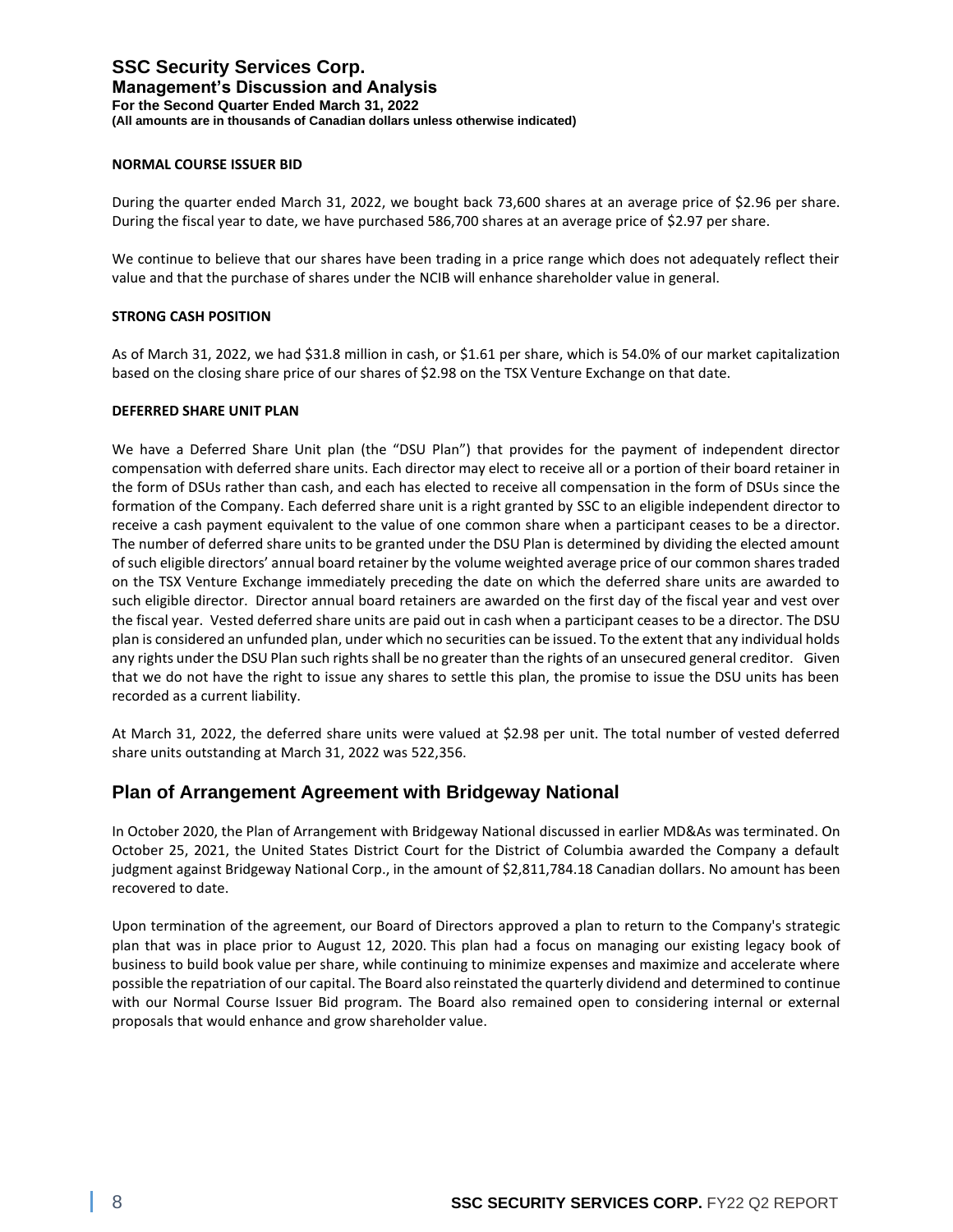## **Purchase of SRG Security Resource Group Inc.**

On November 30, 2020, we announced that we had entered into a non-binding term sheet with SRG Security Resource Group Inc. ("SRG"), a then privately-held, market-leading, profitable Canadian provider of cyber security and physical protective security services to acquire 100% of the shares of SRG.

On February 1, 2021, following the receipt of TSX Venture Exchange final approval, the Company acquired all the outstanding shares of SRG pursuant to the share purchase agreement between SSC Security Services Corp. and the individual and entity shareholders of SRG. The aggregate purchase price was \$19.6 million, \$12.3 million paid in cash and the issuance of 8,883,930 common shares in the capital of SSC to the Sellers. Such shares had a fair value of \$7.1 million as at the date of acquisition.

The SSC Shares issued pursuant to the acquisition of SRG represent approximately 17.1% of the issued and outstanding SSC Shares as of January 31, 2021, which is the date immediately prior to the closing of the transaction.

The new SSC Shares issued to SRG Shareholders pursuant to the SRG acquisition were subject to a statutory hold period expiring 4 months and 1 day from the date of issuance. In addition, the SRG Shareholders agreed to lock-up terms in favour of SSC restricting their ability to transfer their SSC Shares until six months following the closing of the transaction.

SRG is now a wholly-owned subsidiary of SSC, and we intend to use SSC's very strong balance sheet to finance the growth of SRG's business via acquisition and organic growth.

#### **INDEPENDENT COMMITTEE ROLE IN SRG TRANSACTION**

Prior to the acquisition of SRG, Doug Emsley, Chairman of the Board, President and Chief Executive Officer of SSC and a holder of 21.95% of the then-issued and outstanding SSC Shares, was also the chairman of the board and chief executive officer of SRG and an SRG Shareholder then holding approximately 19.3% of the outstanding SRG Shares (on a fully diluted basis, assuming the exercise of all outstanding SRG options). Mr. Emsley was a "related party" to SSC under Multilateral Instrument 61-101 Protection of Minority Security Holders in Special Transactions ("MI 61- 101") and a "Non-Arm's Length Party" under applicable TSXV policies. As a result, the SRG transaction was a "related party transaction" under MI 61-101 insofar as it relates to Mr. Emsley but was exempt from the formal valuation and minority approval requirements because the fair market value of the consideration payable to Mr. Emsley under the Purchase Agreement did not exceed 25% of SSC's market capitalization, as determined under MI 61-101.

Because Mr. Emsley was a related party, SSC formed a special committee of independent directors (the "Independent Committee") consisting of David Brown, C.M., Q.C., David Laidley, FCPA, FCA, and Dr. Lorne Hepworth, to consider and oversee the Acquisition and make a recommendation to the board of directors of SSC whether the proposed acquisition of the SRG Shares would be in the best interests of the Company and its shareholders. In the case of the proposed acquisition, the Independent Committee was charged with evaluating the proposed transaction and possible alternatives. In that connection, the Independent Committee retained Davies Ward Phillips & Vineberg LLP as its independent legal advisor and MNP LLP as its independent financial advisor.

Following its review of the proposed acquisition, which included financial analysis and advice by MNP to the Independent Committee, the Independent Committee recommended to the board of directors of SSC that the board approve the acquisition and authorize the Company to enter into the Purchase Agreement to acquire the SRG Shares on the terms and subject to the conditions therein. The SSC board unanimously approved the Company proceeding with the Acquisition and the entering into of the Purchase Agreement.

Mr. Emsley declared his interest and abstained from voting on the proposed Acquisition.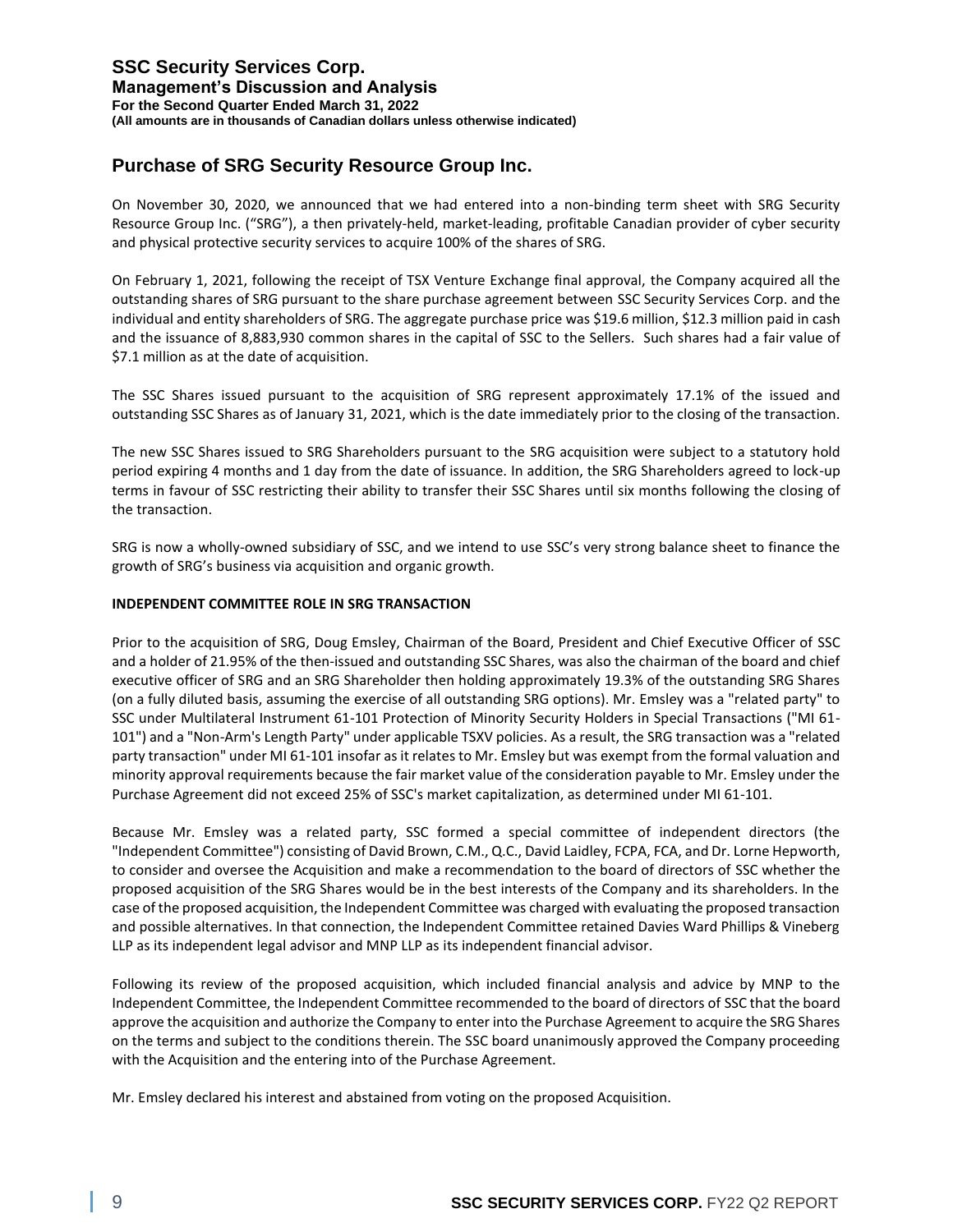#### **SRG IS NOW OUR PRIMARY OPERATING COMPANY**

Our senior management team has over 70 years of experience building and operating profitable security companies. The combined leadership team of SSC and its SRG subsidiary now consists of:

- Doug Emsley, Chairman, President & CEO of the combined companies;
- Blair Ross, Chief Operating Officer of the combined companies;
- Brad Farquhar, CFO of the combined companies; and
- Gord Nystuen, Vice President.

SRG is a market-leading Canadian provider of world-class Cyber Security and physical Protective Security Services. Founded in 1996, most of SRG's employees are located in Western Canada, but solutions and services are provided to organizations across the country. SRG clients include federal and provincial governments, Crown corporations, and many high profile corporate and public sector clients such as hospitals, airports, utility companies and police forces. SRG now operates as a wholly-owned subsidiary of the Company and its financial results have been consolidated with SSC's in the financial statements and MD&A since the quarter ending March 31, 2021.

On a revenue basis, SRG's business has rapidly grown in prominence and is now the dominant majority of our revenue, solidifying the focus of the Company on cyber and physical security services.

## **Purchase of Regional Operations of Impact Security Group**

On July 10, 2021, the Company completed an asset purchase agreement with Impact Security Group Inc. ("Impact") whereby SRG purchased all Impact security and guard contracts in the Province of Saskatchewan, Canada. The purchase price was \$2.0 million, with \$1.35 million in cash paid on closing and the balance to be paid as an earnout based on the performance of the contracts over the following twelve months.

## **Purchase of Logixx Security Inc.**

On March 31, 2022, the Company announced that it had entered into a definitive share purchase agreement ("Share Purchase Agreement") to acquire Logixx Security Inc. ("Logixx"), a Toronto-based provider of premium security protection for leading enterprise and commercial clients across Canada, from its corporate owner, Avante Logixx Inc. ("Avante") (TSXV: XX) (OTC: ALXXF).

The arrangement agreement (the "Arrangement") between SSC and Avante previously announced on February 9, 2022 was terminated by mutual agreement (the "Termination Agreement") of both parties in order to enter into the Share Purchase Agreement. In lieu of the expense reimbursement fee payable to SSC on termination of the Arrangement, the parties agreed to apply an amount equal to \$750,000 (the "Arrangement Expense Reimbursement") to payment of the purchase price under the Share Purchase Agreement.

Pursuant to the terms of the Share Purchase Agreement, SSC agreed to acquire all of the issued and outstanding common shares of Logixx ("Logixx Shares") by way of a share purchase agreement ("Transaction"). Under the terms of the Transaction, SSC will pay Avante \$23.95 million in cash for the Logixx Shares, less the Arrangment Expense Reimbursement, and subject to standard working capital, debt and other closing adjustments standard for transactions of this nature. On closing, SSC will take ownership of Logixx on a debt-free basis and with \$7.5 million of net working capital. Completion of the Transaction is subject to the satisfaction of certain conditions precedent, including, but not limited to, receipt of all necessary regulatory approvals, including approval of the TSX Venture Exchange. Avante and SSC have provided representations, warranties and indemnities customary for a transaction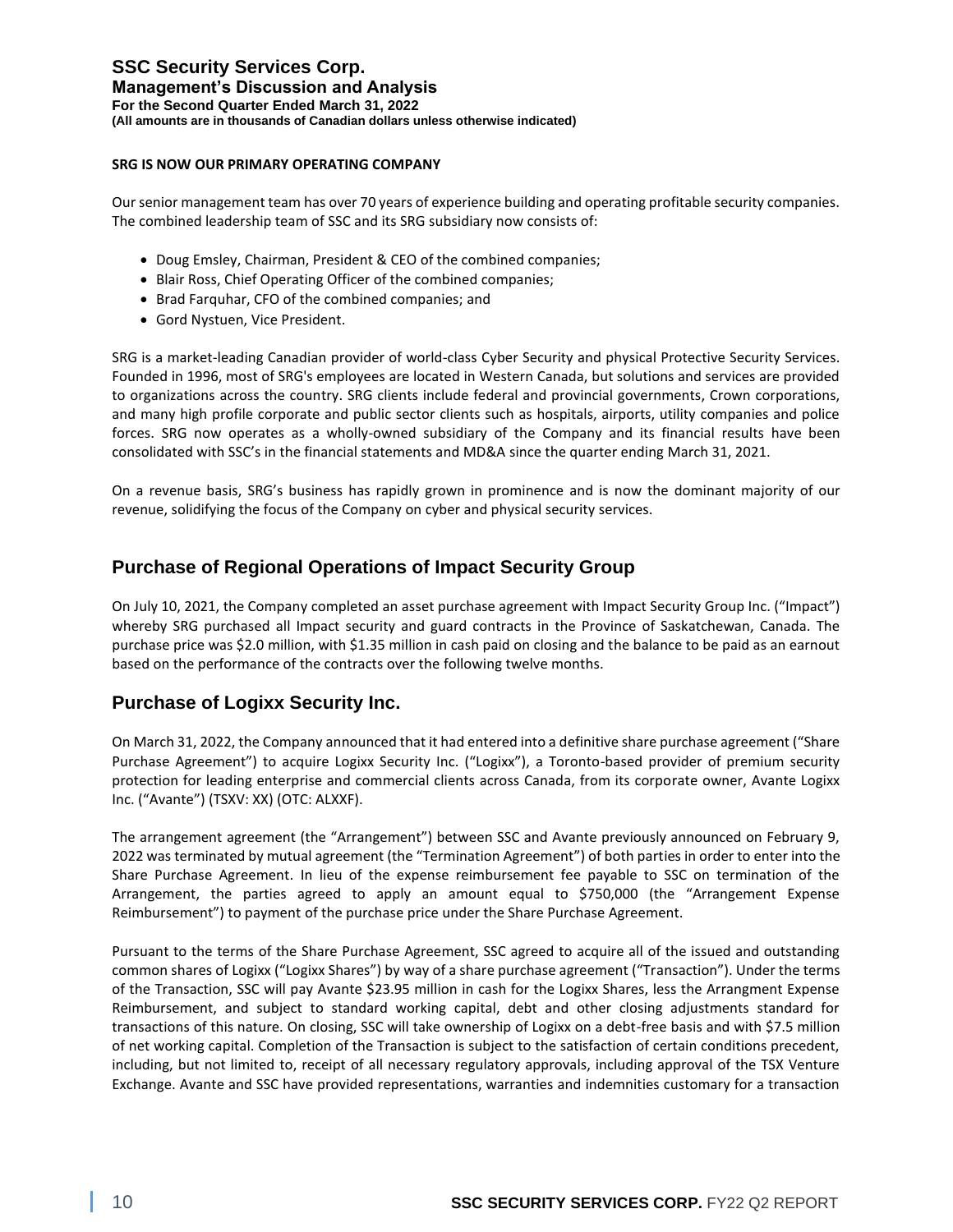of this nature, as well as customary interim period covenants regarding the operation of the Logixx businesses in the ordinary course. The parties have also made customary non-competition and non-solicitation arrangements.

Copies of the Termination Agreement and the Share Purchase Agreement were filed with the securities regulators and available on the SEDAR profile of Avante at [www.sedar.com.](http://www.sedar.com/) Avante has announced that it will hold a Special Meeting of its shareholders on May 30, 2022 to approve the Transaction. We expect to close the Transaction shortly thereafter.

On closing of the Transaction, the Company will be the largest publicly-traded security company in Canada, be debtfree, and have approximately 2,100 employees from coast to coast. As a result of the Transaction, we will approximately quadruple our pro forma annual revenue and Adjusted EBITDA. The Transaction will be funded with cash on hand and without any dilution to SSC shareholders.

We plan to maintain our quarterly dividend at the current level of \$0.03 per Share (which equates to \$0.12 annualized). On a pro forma basis, our dividend payout ratio as a percentage of estimated annual Adjusted EBITDA will improve from approximately 80% to under 35%.

### **HIGHLIGHTS & KEY BENEFITS OF THE TRANSACTION**

- By approximately quadrupling our pro forma annual revenue and adjusted EBITDA, the Transaction creates the largest publicly-traded security company in Canada;
- Brings together two highly-experienced and complementary management teams with minimal geographic overlap to leverage our large, liquid balance sheet and Logixx's well-established revenue and EBITDA profile;
- On closing, the combined company will be an extremely well-capitalized and profitable, physical and cyber security company with critical mass and over 2,100 employees across Canada;
- Together, the companies will serve some of the largest corporate and public sector enterprises in Canada, and it is expected that the combination will enable significant growth and cross-selling opportunities for both our cyber security platform, which is housed in SRG, as well as for Logixx's tech-enabled monitoring and security platforms;
- On a pro forma basis, the combined company would have generated almost \$100 million in annual revenue and a substantial amount of EBITDA over the trailing twelve-month period ended December 31, 2021;
- We plan to maintain our quarterly dividend at the current level of \$0.03 per SSC Share (which equates to \$0.12 annualized). On a pro forma basis, our dividend payout ratio as a percentage of estimated annual Adjusted EBITDA will improve from approximately 80% to under 35%;
- The Transaction will be entirely funded with cash on hand with no dilution to shareholders;
- Cost synergies are expected to be realized by eliminating duplicate overhead costs; and
- The board of directors of SSC unanimously approved the Transaction.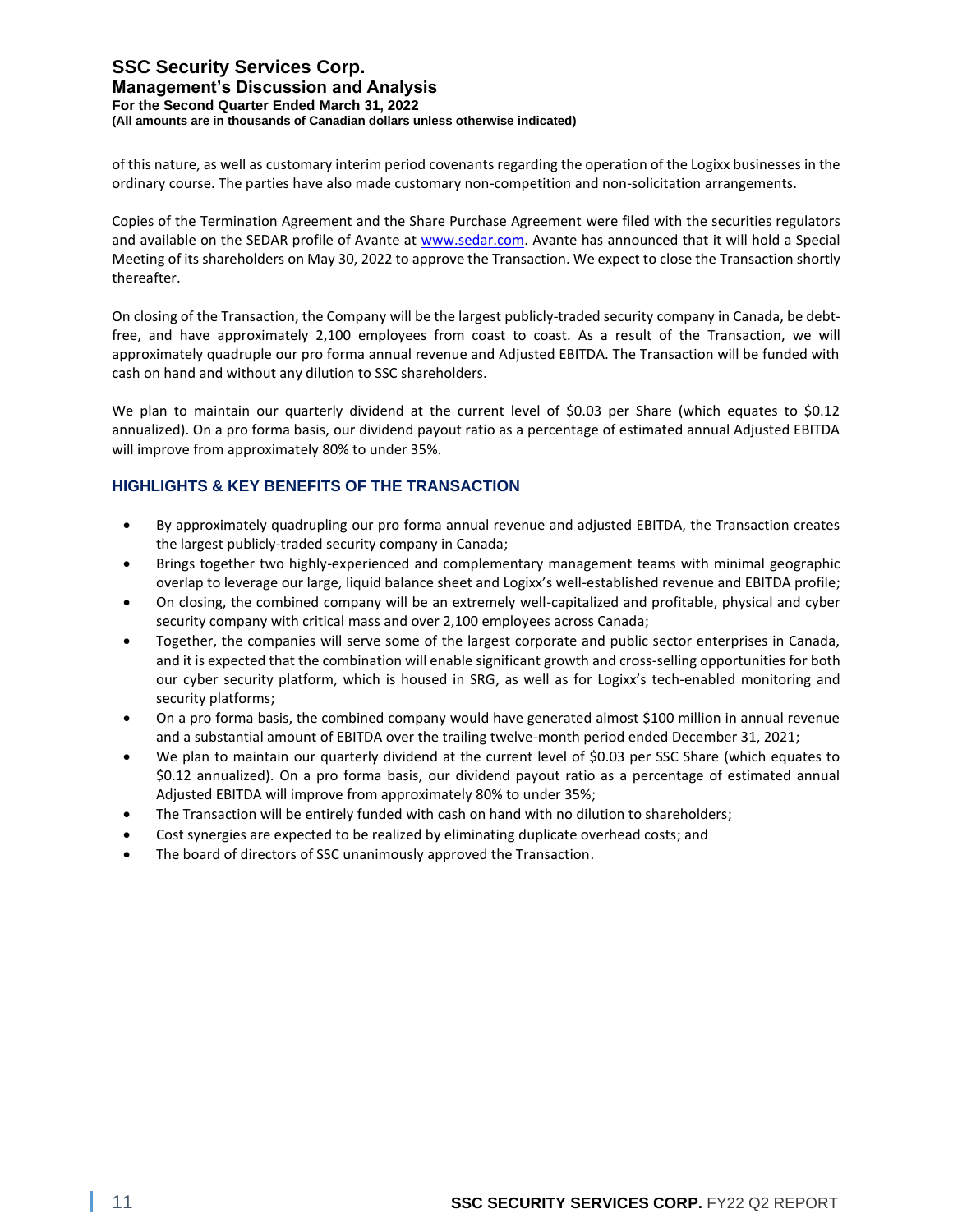# **The Security Business**

Our strategic objective is to use our balance sheet to acquire and grow a portfolio of profitable Canadian security companies.

Our wholly-owned subsidiary, SRG, provides security services to primarily commercial, industrial and public sector clients in two segments: cyber security services, and physical security services. SRG clients include federal and provincial governments, Crown corporations, and many high profile corporate and public sector clients such as hospitals, airports, utility companies and police forces.

#### *Cyber Security Services*

Cyber security services are offered across Canada and currently comprise approximately one quarter of SRG's revenue. In this segment, SRG provides Managed Security Services (MSS), vulnerability and risk analysis, cyber security consulting services, CISO consulting, and cyber security staff augmentation services to corporate and public sector clients. For a list of current and past cyber security clients, please see the About SRG segment of SRG's website a[t www.securityresourcegroup.com.](http://www.securityresourcegroup.com/)

#### *Physical Security Services*

Physical security services are offered to clients in Ontario, Manitoba, Saskatchewan, Alberta, and British Columbia, with the majority of the employees in this segment located in Manitoba and Saskatchewan. Physical security services represented approximately three quarters of SRG's revenue as of March 31, 2022.

In this segment, SRG provides on-site security guard, remote continuous camera monitoring, mobile patrol and investigative services to commercial and public sector clients located in every province from Ontario to British Columbia, with the majority of personnel located in Manitoba and Saskatchewan. For a list of current and past physical security clients, please see the About SRG segment of SRG's website at [www.securityresourcegroup.com.](http://www.securityresourcegroup.com/)

#### **OUR PLANS IN THE SECURITY BUSINESS**

The security business is a highly fragmented business in Canada. According to Statistics Canada, there are over 2,700 companies providing some kind of physical security services in Canada. Many of these are small owner-operated businesses, with a tier of mid-sized and larger companies as well.

Building on the 33 years of experience in the security industry of SRG founders Doug Emsley and Blair Ross, we believe there is an opportunity to use SSC's balance sheet to build SRG into a rapidly growing security platform that grows via acquisition and consolidation of small and mid-sized companies in the security industry, as well as via organic growth. Companies in similar business-to-business services spaces with comparable economics trade at attractive multiples in the public market, and we believe that pursuing this growth strategy will yield positive outcomes for our shareholders.

Our strategy is to deploy our balance sheet into growth via acquisition and organic growth opportunities in the physical and cyber security industry, along with adjacent verticals. This strategy targets growing the Company into a \$200 to \$300 million annual revenue company over the next 3-5 years, producing \$15 to \$25 million in Adjusted EBITDA per year.

To accomplish this strategy, we may launch or acquire new products and/or companies whose products and services are a fit with our current service offerings, or where current service offerings offer an excellent add-on to the clients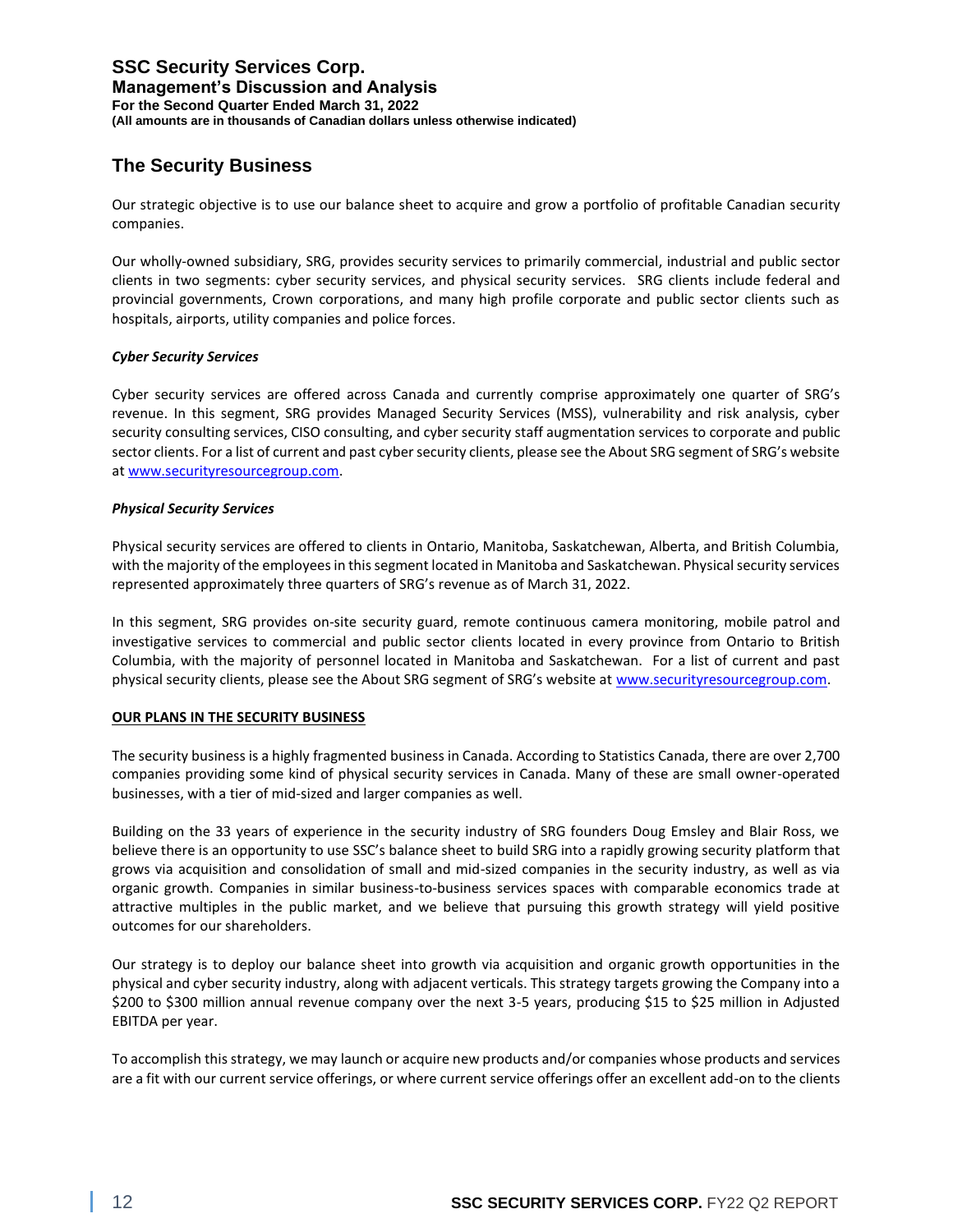of the business being acquired. We see many cross-selling opportunities between cyber and physical security which can be significantly additive to the strength of the security platform we are building.

Our senior management team has over 70 years of experience building and operating profitable security companies.

Management and directors own about 35.9% of the Company's outstanding shares (37.5% on a fully-diluted basis), so we will very much participate in this success together with shareholders.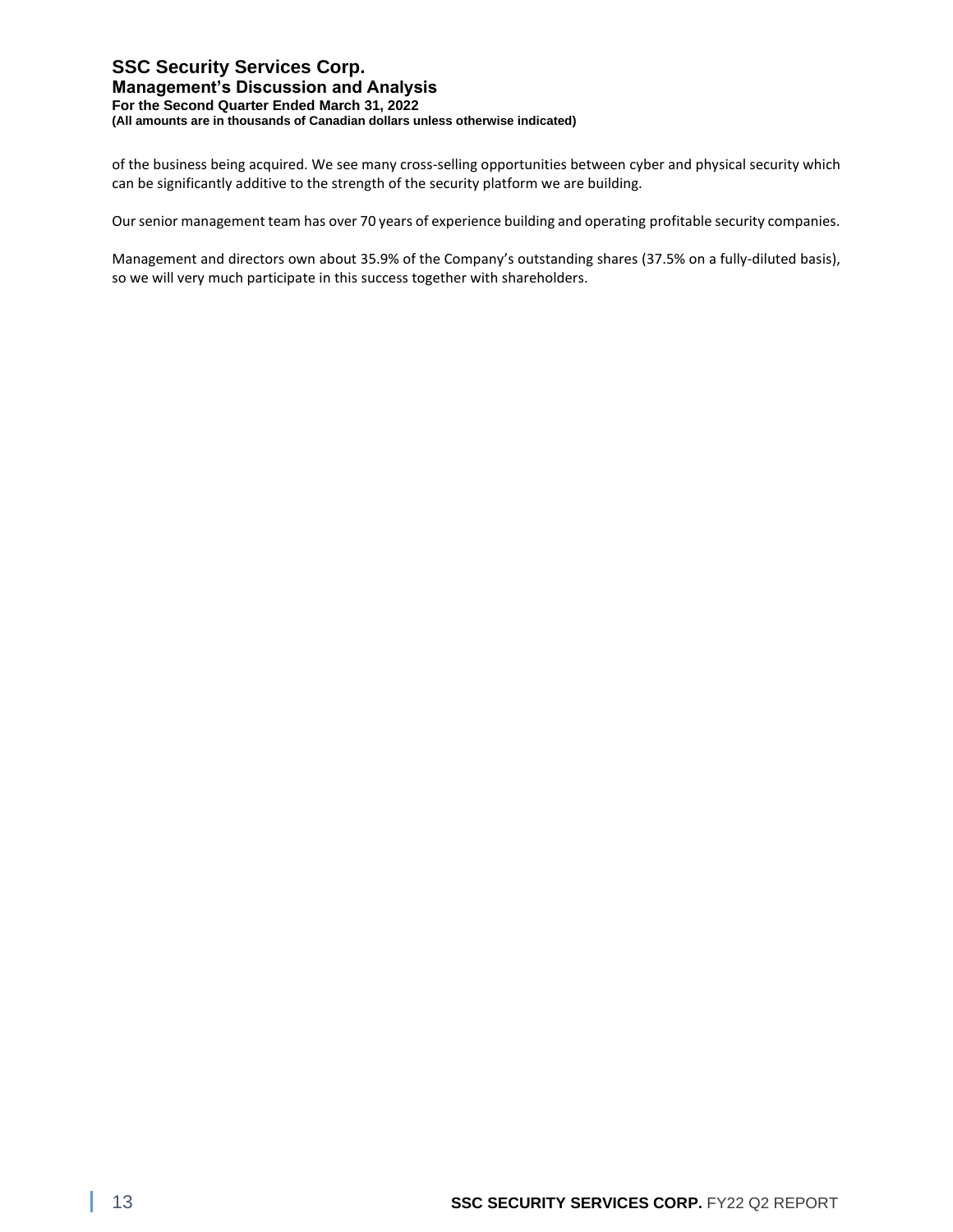## **The Legacy Business**

We no longer provide services related to our legacy business to new clients. Our focus is on closing off that part of our business as rapidly as possible and repatriating capital from it. As a result, quarterly revenue from this line of business is no longer material and is not presented separately on the income statement, although insight into this segment can be seen in the segmented reporting section of the financial statements.

#### **MORTGAGE FINANCING FACILITIES**

Over the last two years, we have completely repaid all of our credit facilities with various Canadian banks and we now operating debt-free. It is our philosophy that we will operate in the security business with little to no long-term debt.

## **Liquidity and Capital Resources**

We previously financed our legacy business with the equity proceeds of issuing common shares through a private placement completed on November 30, 2012, subsequent public offering and private placements completed on October 4, 2013 and July 9, 2014, our internally generated cash flow, and the use of credit facilities. Now, as a security company, our internally generated cash flow from operating and investing activities is sufficient to cover our ongoing operational expenses, although the timing of cash flow and expenses may vary.

SRG is profitable and cash flow positive on its own. Profits and cash flow from SRG add to the Company's overall financial strength and working capital capacity. As a result, we expect that continued cash from operations during fiscal 2022, together with cash and cash equivalents on hand will be more than sufficient to fund our working capital and capital expenditure requirements.

At March 31, 2022, we had working capital of \$35.1 million as well as substantial tangible assets related to our legacy business. We will draw on our working capital to meet our financial obligations. Capital not invested earns daily interest by being kept on deposit with a Canadian chartered bank. Our Normal Course Issuer Bid (NCIB) reduces our working capital every time we buy back shares of the Company, but also reduces the number of shares outstanding. For more details on the NCIB program, please see the discussion in the relevant section elsewhere in this MD&A.

For a further discussion of financing and risks associated with the execution and financing of our growth strategy, please refer to the Risks and Uncertainties section of this MD&A.

| Cash inflows (outflows) by activity | <b>Quarter ended</b><br>March 31 |         | Six months ended<br>March 31 |          |  |
|-------------------------------------|----------------------------------|---------|------------------------------|----------|--|
|                                     | 2022                             | 2021    | 2022                         | 2021     |  |
| <b>Operating activities</b>         | 183                              | (1,026) | (10)                         | 2,620    |  |
| <b>Investing activities</b>         | 1,714                            | (5,655) | 8.356                        | (5,300)  |  |
| <b>Financing activities</b>         | (1, 277)                         | (2,369) | (5,304)                      | (4, 138) |  |
| Net cash inflows (outflows)         | 620                              | (9,050) | 3,042                        | (6, 818) |  |

#### **Cash Flows**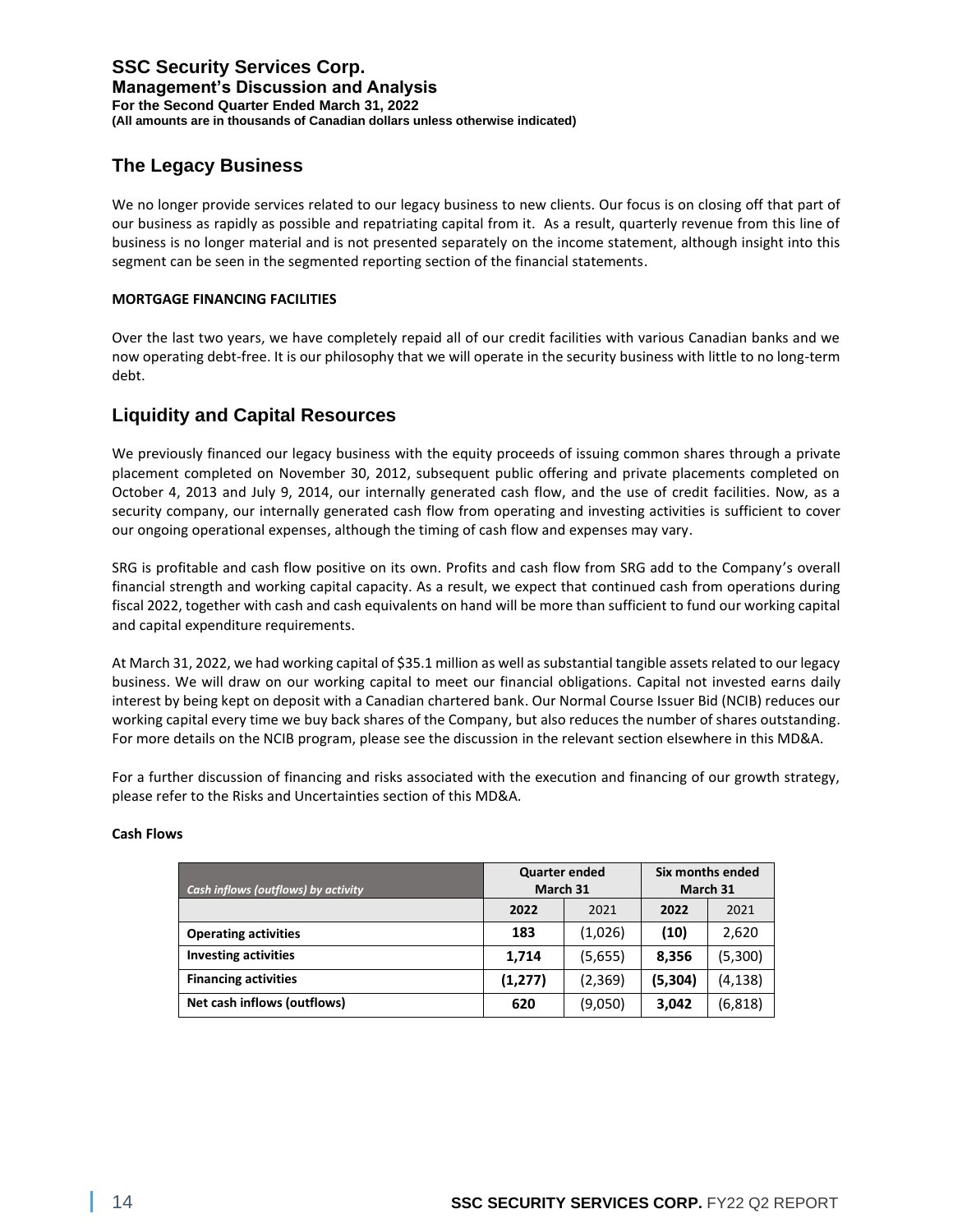#### **Operating Activities**

Cash generated by Operating Activities was \$0.2 million during the quarter ended March 31, 2022 as compared to \$1 million of cash applied to Operating Activities during the same quarter last year. In the previous year, we had only just entered the security business, and our legacy business represented a much larger part of our operations.

#### **Investing Activities**

Cash inflows from investing activities were \$1.7 million during the quarter ended March 31, 2022 compared to cash outflows of \$5.7 million during the same quarter last year. The is due to the ongoing wind-down of our legacy business.

We expect to continue to have large inflows in this area, and our planned acquisition of Logixx Security Inc. will use a portion of that cash to grow our business.

The cash position as at March 31, 2022 was \$31.8 million compared to \$20.4 million as at March 31, 2021. While positive results in SRG contributed to the growth in our cash position, the increase in cash is mainly a result of winding down the legacy business, net of the impact for the investment in the SRG and Impact acquisitions, cash used for working capital purposes, share purchases under our NCIB program, and dividends paid to common shareholders.

#### **Financing Activities**

Cash used in Financing Activities was \$1.3 million during the quarter ended March 31, 2022, compared to cash used in Financing Activities of \$2.4 million during the same quarter last year.

These cash outflows primarily are a result of us making repayments on our long-term debt, although they were also affected by share buyback activity and the payment of our quarterly dividend.

#### **Debt Outstanding**

As of March 31, 2022, we had no outstanding long-term debt (\$6.0 million at March 31, 2021).

During the last fiscal year, our five-year sub-lease with Emsley & Associates (2002) Inc. (a related party – see below) for office space ended and we signed a one-year extension on the same terms as the previous year.

As a result of the SRG acquisition, the Company acquired a five-and-a-half-year lease ending December 31, 2024. The Company's commitment remaining under the lease totals \$0.4 million.

#### **Issuance of Stock Options**

As at March 31, 2022, there were a total of 832,462 options outstanding to purchase common shares, with a weighted average strike price of \$4.37, expiring at various dates between December 2021 and March 2026. During the quarter ended March 31, 2022, no options were exercised, and 62,739 options expired.

#### **Off Balance Sheet Arrangements**

The Company does not have any off-balance sheet arrangements that have, or are reasonably likely to have, a material current or future effect on its results of operations or financial condition.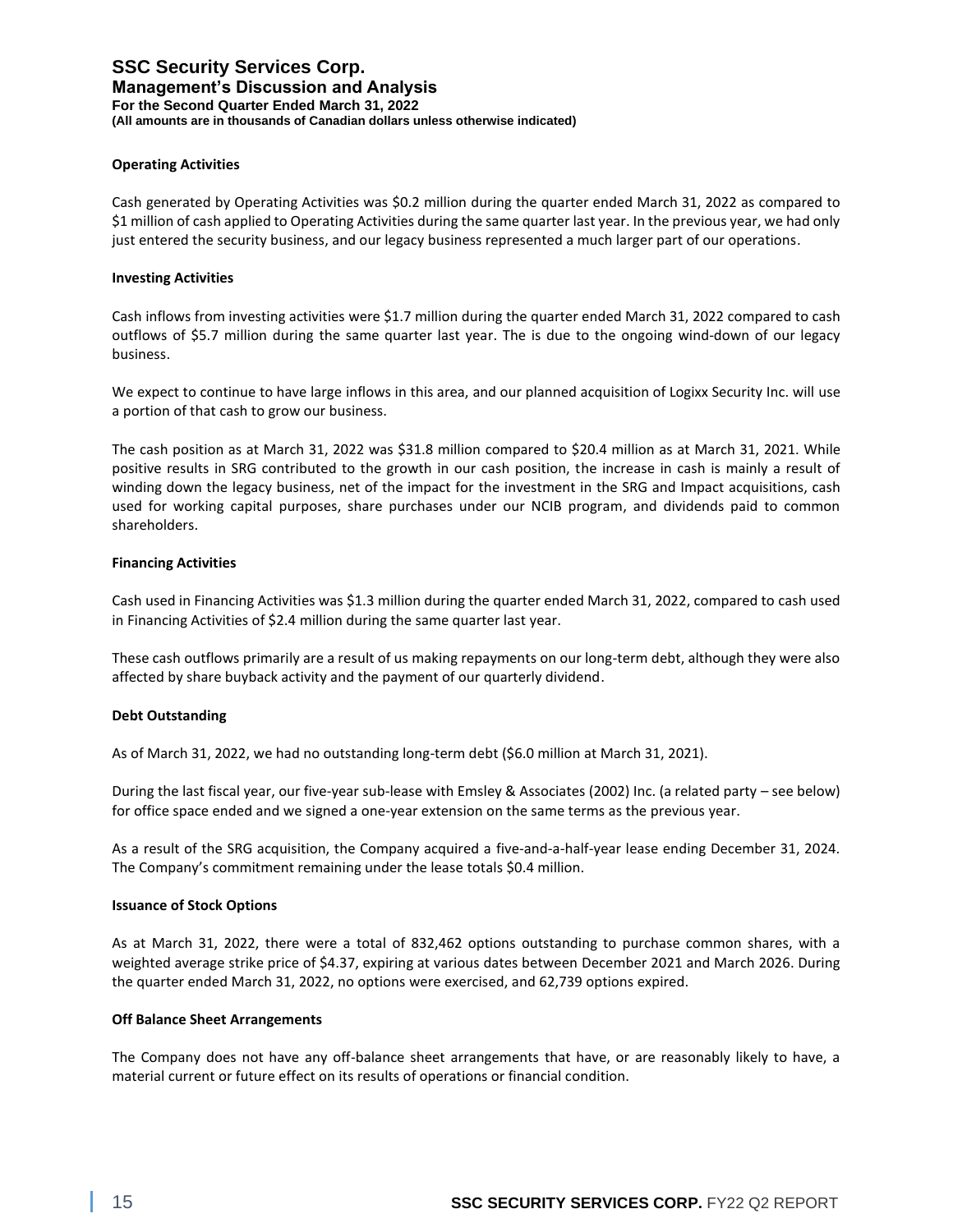#### **Dividends**

We pay a quarterly dividend of \$0.03 per share. Shareholders of record as of the end of each quarter receive their quarterly dividend payments on approximately the 15<sup>th</sup> day of the following month.

## **Transactions between Related Parties**

The Company enters into certain transactions with private companies controlled by key management of SSC. These transactions are in the normal course of operations and are recorded at the exchange amount, which is the amount of consideration established and agreed to by the related parties.

Related party expenses are summarized in the following table:

|                                          | Quarter ended | Quarter ended | Six months ended | Six months ended |
|------------------------------------------|---------------|---------------|------------------|------------------|
|                                          | Mar 31, 2022  | Mar 31, 2021  | Mar 31, 2022     | Mar 31, 2021     |
| <b>Corporate administration expenses</b> | 263           | 262           | 525              | 470              |

On December 14, 2020, the Company announced that it had entered into a binding share purchase agreement with SRG Security Resource Group Inc. whereby the Company agreed to acquire all of the issued and outstanding common shares of SRG Security Resource Group Inc. This acquisition was completed on February 1, 2021, and as a result of common management was considered a related party transaction under the TSX Venture Exchange policy Multilateral Instrument 61-101 Protection of Minority Security Holders in Special Transaction. The Company formed a special committee of independent directors to consider and oversee the acquisition and following their review and recommendation, the SSC board approved the Company proceeding with the acquisition.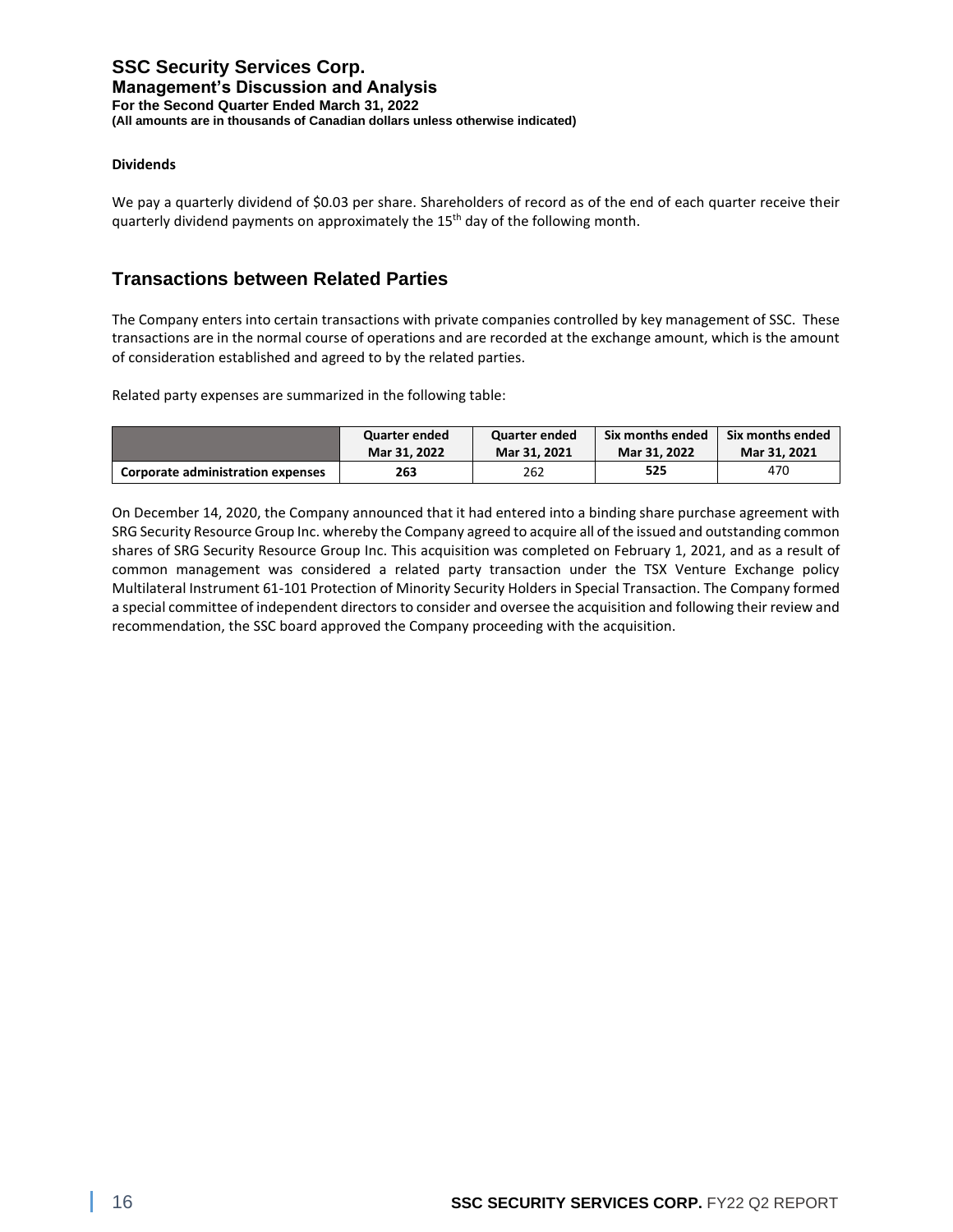# **Critical Accounting Estimates**

The preparation of the condensed interim consolidated financial statements in conformity with IFRS requires management to make judgments, estimates and assumptions that affect the application of accounting policies and reported amounts of assets, liabilities, income and expenses. Actual results may differ materially from the estimates.

Estimates and underlying assumptions are reviewed on an ongoing basis. Revisions to accounting estimates are recognized in the period in which the estimates are revised and in any future period affected.

Significant areas requiring the use of management estimates are further described below:

#### *Financial Instruments*

Refer to Note 18 of the Financial Statements regarding financial instrument risk. Financial assets are initially measured at fair value. On initial recognition, financial assets are classified as subsequently measured at amortized cost, fair value through other comprehensive income or fair value through profit or loss, depending on its business model for managing the financial assets and the contractual cash flow characteristics of the financial assets. Financial assets are not reclassified subsequent to their initial recognition, unless SSC changes its business model for managing financial assets.

Derivatives embedded in contracts where the host is a financial asset are not separated and the hybrid financial instrument as a whole are assessed for classification and measurement. SSC has chosen not to use hedge accounting. Derivatives are recognized initially at fair value with attributable transaction costs recognized in net earnings as incurred. Subsequent to initial measurement, derivatives are measured at fair value and the changes in fair value are recognized immediately in net earnings.

Cash, accounts receivables, mortgages and loans receivable are measured at amortized cost. For the assets measured at amortized cost an expected credit allowance is estimated based on the estimated loss, the exposure and timing of cash received at a future date, and the probability of default. The expected credit loss is an estimate required under IFRS 9 and reduces the net value of the assets carried at amortized cost on the statement of financial position. Upon adopting the new standard, an adjustment has been made to opening retained earnings reflecting the opening impact of the new standard.

Legacy contract assets and other financial assets are financial assets classified as fair value through profit or loss and recorded at fair value on the statement of net loss and comprehensive loss in unrealized market value adjustments loss. Realized gains and losses that result from legacy operations are recognized in profit or loss.

Accounts payable and accrued liabilities, revolving credit, and long-term debt are classified as other liabilities, and these are measured at amortized cost using the effective interest method.

#### *Legacy contract assets*

Legacy contract assets were agreements for which settlements were called for in tonnes of crop, the amount of which was determined based on terms in the crop purchase agreements which were capitalized on a contract by contract basis and were recorded at fair value. All active marketing and capital streaming contracts have now been settled, and the remaining balance relates to legacy contract assets.

As at March 31, 2022 the value of these assets on our balance sheet was \$10.2 million (March 31, 2021 - \$12.3 million).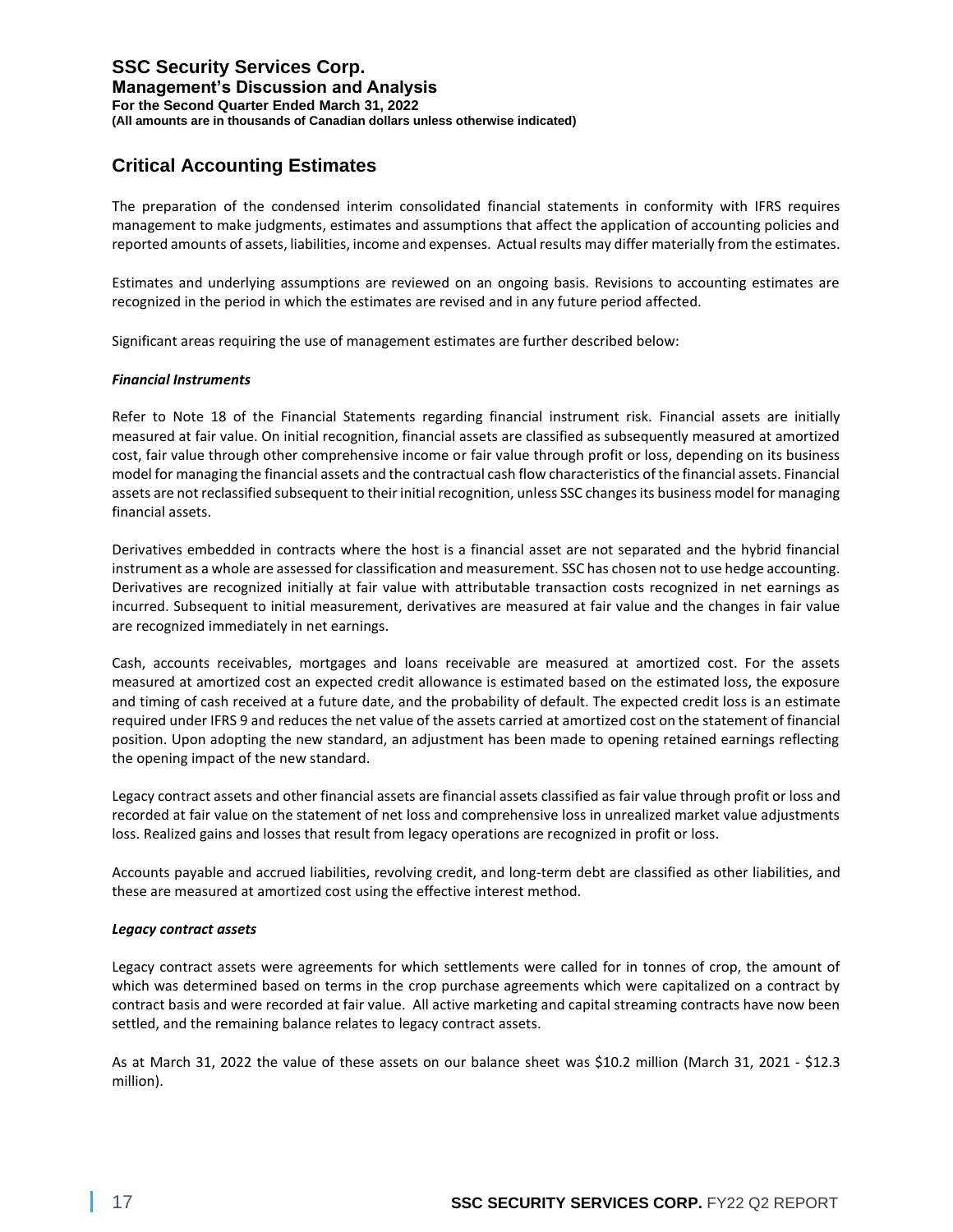#### *Other financial assets (liabilities)*

Other financial assets includes contracts with grain companies, farmers and canola crushing facilities. These contracts are generally settled by delivery of tonnes or in cash. At each reporting date the fair value of each contract is calculated using current and future pricing provided by independent sources. Subsequent changes in fair value of these financial instruments are recognized in profit or loss.

#### *Mortgages and loans receivable*

Mortgages and loans receivable include mortgages and other loans that contain fixed and determinable payments. SSC's business model is to hold the mortgages and loans receivable to collect principal and interest payments and these assets qualify for the solely payments of principal and interest model. Upon initial recognition, these are recognized at fair value. Subsequently these assets are carried at amortized cost less expected credit losses. Interest revenue is recorded on an accrual basis.

An impairment loss for mortgages and loans receivable are measured at amortized cost and is calculated as the difference between its carrying amount and the present value of the estimated cash flows discounted at the asset's original effective interest rate. Losses are recognized in net earnings or loss. Interest on the impaired asset continues to be recognized through the unwinding of the discount. When a subsequent event causes the amount of a previous impairment loss to reverse or partially reverse, the decrease in impairment is reversed through net earnings or loss.

#### *Deferred income taxes*

A deferred tax asset is recognized for unused tax losses, tax credits and deductible temporary differences, to the extent that it is probable that future taxable profits will be available against which they can be utilized. Future taxable income is estimated based on known information at the end of each reporting date and deferred tax assets are reduced to the extent that it is no longer probable that the related tax benefit will be realized.

A deferred tax liability has been recognized as a part of the SRG acquisition in relation to temporary differences between the carrying amounts of assets recognized on our Condensed Interim Consolidated Statements of Financial Position and their respective tax bases.

#### *Business combinations*

All business acquisitions are accounted for under IFRS 3, Business Combinations. Identifying the fair value of the assets and liabilities acquired, including intangible assets and residual goodwill requires significant judgement by management upon acquisition.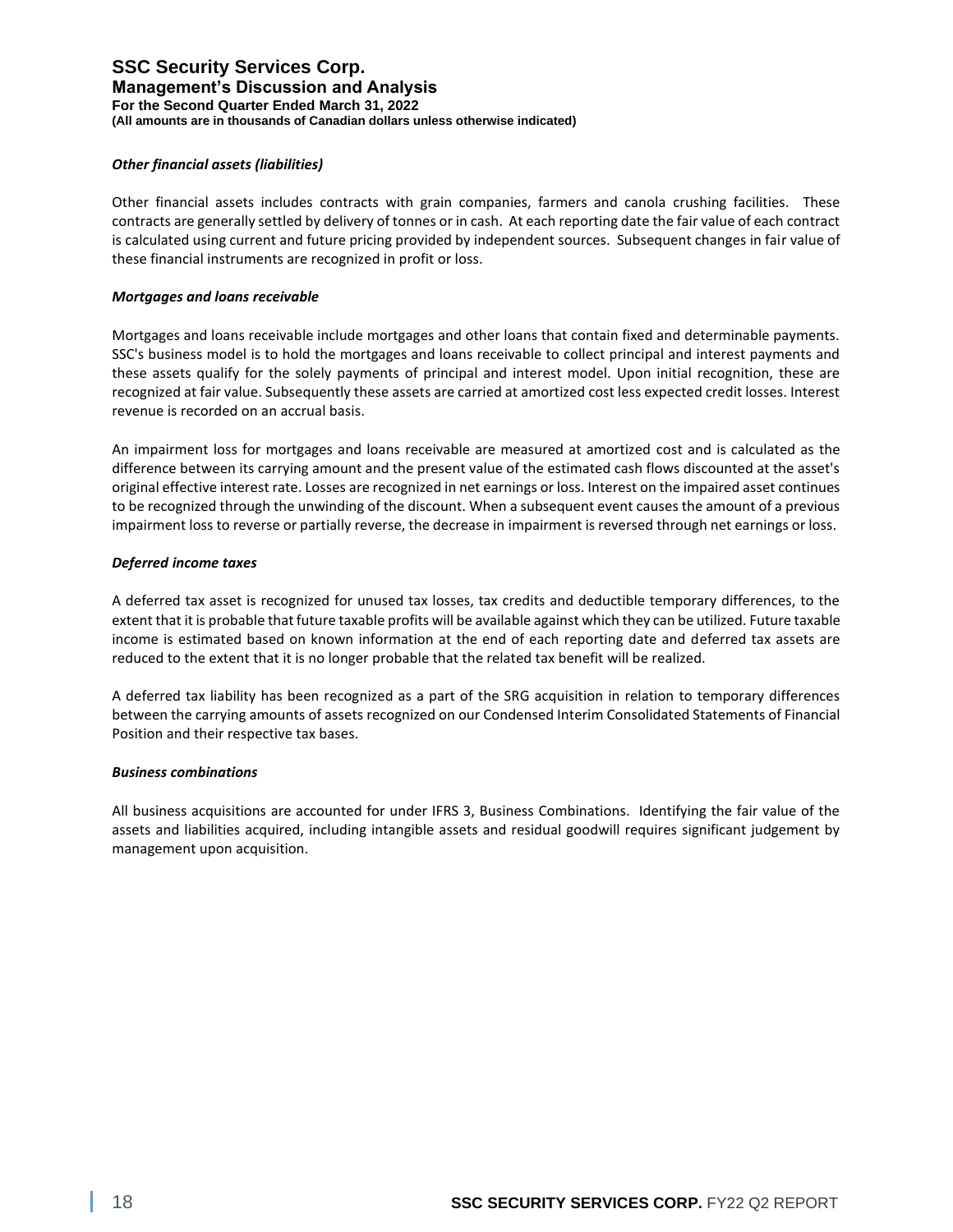## **Risk Factors**

The operations of the Company are speculative due to the nature of its businesses which has principally been in one line of business and is now shifting toward the security services business. These risk factors could materially affect the Company's future operating results and could cause actual events to differ materially from those described in forward-looking statements relating to the Company. The risks described herein are not the only risks facing the Company. Additional risks and uncertainties not currently known to the Company, or that the Company currently deems immaterial, may also materially and adversely affect its business.

The following discussion is intended to outline conditions currently known to management which could have a material impact on the financial results of the Company. As such, this discussion is not all-inclusive nor is it a guarantee that other factors will or will not affect the Company in the future. The section entitled "Risk Factors" in the Company's Annual Information Form, available on SEDAR at [www.sedar.com,](http://www.sedar.com/) describes other conditions that could have a material impact on the financial results of the Company, and are incorporated into this MD&A by reference.

#### **RISKS RELATING TO THE COMPANY'S SECURITY BUSINESS**

#### *SRG Business Plan*

The Company's plans to back and grow SRG's cyber and physical security business with the Company's balance sheet may not yield the results expected by management.

#### *Growth Strategy & Management*

The Company has made or entered into, and will likely continue to pursue, various acquisitions, business combinations and joint ventures intended to complement or expand its business. The Company believes the acquisitions of other businesses may enhance its strategy of building a diversified portfolio of leading security businesses. The successful implementation of such acquisition strategy depends on the Company's ability to identify suitable acquisition candidates, acquire such companies on acceptable terms, integrate the acquired companies' operations and technology successfully with its own and maintain the goodwill of the acquired businesses. The Company is unable to predict whether or when it will be able to identify suitable additional acquisition candidates that are available for a suitable price, or the likelihood that any potential acquisition will be completed.

Growth and expansion resulting from future acquisitions may place significant demands on the Company's management resources. In addition, while the Company's management believes it has the experience and knowhow to integrate acquisitions, such efforts entail significant risks including, but not limited to: (a) failure to integrate successfully the personnel, information systems, technology, operations and acquired business; (b) the potential loss of key employees or customers from either the Company's current business or the business acquired; (c) failure to maximize the potential financial and strategic benefits of the transaction; (d) the failure to realize the expected synergies from the acquired businesses; (e) impairment of goodwill; (f) the assumption of significant and or unknown liabilities of the acquired companies; and (g) the diversion of the Company's management time and resources.

There can be no assurances that the Company will be able to successfully identify, consummate or integrate any potential acquisitions into its operations. In addition, future acquisitions may result in potentially dilutive issuance of equity securities, have a negative effect on the Company's share price, and/or may result in the incurrence of debt, all of which could have a material adverse effect on the Company's business, financial condition and results of operation.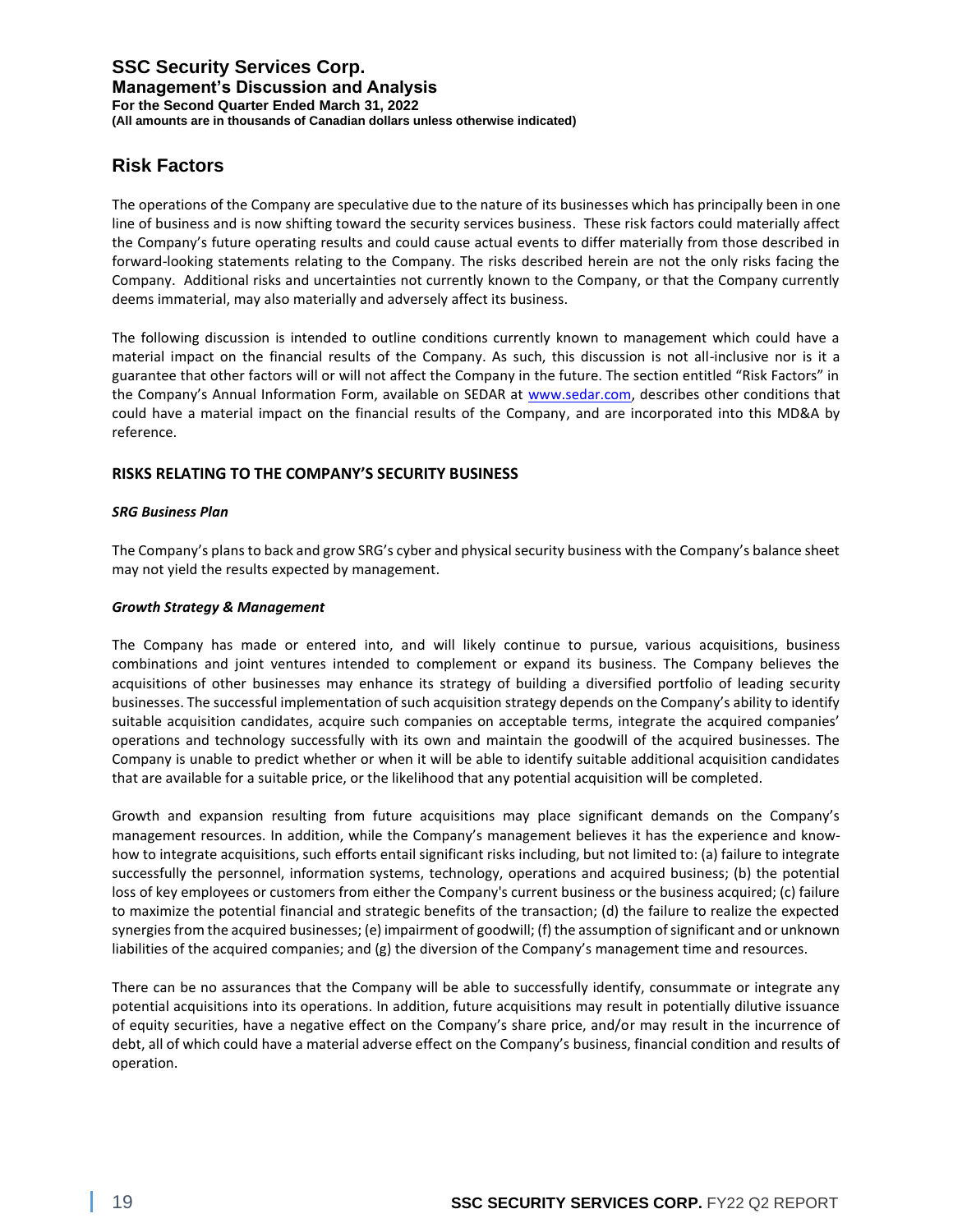#### *Market Competition*

As the Company operates in a highly competitive sector, the Company's management has implemented a plan to concentrate on developing the Company's clientele in more profitable sectors, focusing on clients who want and recognize value added services that the Company offers.

#### *Key Personnel*

The Company's success depends largely on the continued services of its senior management team, and the Company's ability to attract and retain skilled employees. The Company must continue to retain highly efficient and high performing individuals as well as continue to enhance its operational and management systems. Most importantly, the Company must continue to attract, train, motivate and manage its employees. If the Company is not successful in these aspects, it may have material adverse effects on the Company's business, results of operations, cash flow and financial condition.

#### *Government Regulations*

The Company's operations are regulated by the Federal, Provincial and Municipal governments. These regulations affect Taxes, Labour, Workplace Safety, the environment, and all other aspects that can impact the Company's operations and performance. The Company is required to obtain and maintain licenses and facility security clearances. Any failure to obtain, maintain or renew required licenses or facility security clearances could result in the cancelation of certain contracts and or disqualify us from bidding or re-bidding on certain contracts. To date, no government regulations have materially and negatively affected the Company.

#### *Information Technology Systems*

The Company is dependent on its information technology (IT) infrastructure. Significant problems with the Company's infrastructure, such as telephone or IT systems failures, cyber security breaches, or failure to develop new technology platforms could have a material adverse effect on the business, financial condition, results of operation and cash flow of the Company. The Company also provides certain cyber security services using thirdparty software and is reliant on those suppliers to maintain and continue to provide these programs in order to deliver these services. Should these suppliers discontinue their products, they can be replaced with software from other suppliers, but business operations could be disrupted if changes were to occur without warning.

#### *Credit Risk*

The Company sells almost all of its services within Canada and a significant portion of its revenues are generated on a contractual basis pursuant to agreed payment terms. Due to the large number of commercial and public sector clients that the Company deals with, and their economic distribution, the credit risk concentration to which the Company is exposed remains limited. However, a widespread economic downturn could affect the ability of some clients to pay their bills, thereby affecting the cash flow and potential viability of the Company.

#### *Reputational Risk*

The Company depends on its reputation for high quality physical and cyber security services to be successful. Damage to the Company's reputation caused by a widely publicised security incident affecting the Company's clients and their installations could affect our reputation. The Company's management team constantly monitors security risk surrounding the Company's operations and the Company has instituted communication protocols to prevent or reduce negative publicity.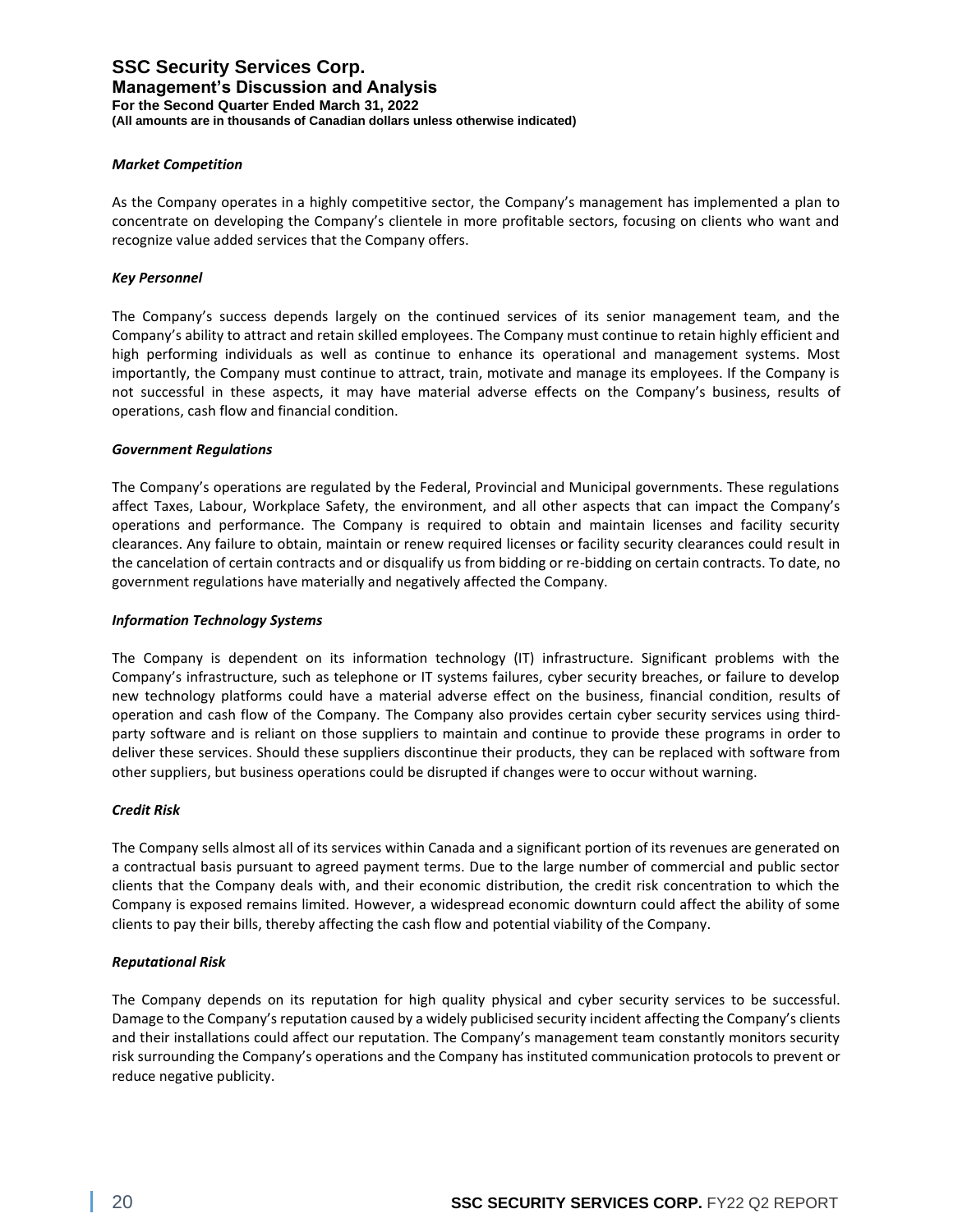#### *Inflationary Risk*

Strong economic conditions and competition for available personnel and materials may result in significant increases in the cost of obtaining such resources. To the greatest extent possible, the Company passes such cost increases on to its customers and it attempts to reduce these pressures through proactive procurement and human resource practices. Should these efforts not be successful, the gross margin and profitability of the Company could be adversely affected.

## **New Accounting Standard and Interpretations**

#### **Future amendments and interpretations**

The International Accounting Standards Board ("IASB") issued a number of new and revised accounting standards which are effective for future periods. Standards required to be applied and that may have an impact for SSC are outlined below:

| Proposed Standard                                                                               | Description                                                                                                                                                                                                                                                     | <b>Effective Date</b>                                                                  | <b>Expected Impact</b>                                                                                                                                                                |
|-------------------------------------------------------------------------------------------------|-----------------------------------------------------------------------------------------------------------------------------------------------------------------------------------------------------------------------------------------------------------------|----------------------------------------------------------------------------------------|---------------------------------------------------------------------------------------------------------------------------------------------------------------------------------------|
| Amendments to IAS 1 -<br>Classification of<br>liabilities                                       | The amendment provides<br>clarification on the requirement<br>on determining if a liability is<br>current or non-current.                                                                                                                                       | Fiscal years<br>beginning on or<br>after January 1,<br>2023, applied<br>prospectively. | The Company does not<br>expect any significant impact<br>on the consolidated financial<br>statements, but continues to<br>do analysis.                                                |
| Amendments to IAS 37<br>- Provisions,<br><b>Contingent Liabilities</b><br>and Contingent Assets | The amendment provides<br>clarification on the types of<br>costs that can be included when<br>fulfilling an onerous contract.                                                                                                                                   | Fiscal years<br>beginning on or<br>after January 1,<br>2022 applied<br>prospectively.  | The Company does not<br>expect any significant impact<br>on the consolidated financial<br>statements, but continues to<br>do analysis.                                                |
| Amendments to IFRS 3<br>- Business<br>Combinations                                              | This amendment provides<br>clarification that an acquirer can<br>not recognize contingent assets<br>acquired in a business<br>combination, and provides<br>reference to the Conceptual<br>Framework.                                                            | Fiscal years<br>beginning on or<br>after January 1,<br>2022 applied<br>prospectively.  | The Company did not<br>recognize any contingent<br>assets within business<br>combinations during the<br>period, but will adopt this<br>amendment for future<br>business combinations. |
| Amendments to IAS 12<br>- Income Taxes                                                          | This amendment narrows the<br>scope of the recognition<br>exemption in paragraph 15 and<br>24 of IAS 12 so that it no longer<br>applies to transactions that, on<br>initial recognition, give rise to<br>equal taxable and deductible<br>temporary differences. | Fiscal years<br>beginning on or<br>after January 1,<br>2023 applied<br>prospectively.  | The Company does not<br>expect any significant impact<br>on the consolidated financial<br>statements, but continues to<br>do analysis.                                                |

We plan to adopt the above standards when they become effective. We are reviewing these standards to determine the potential impact, if any, on our financial statements.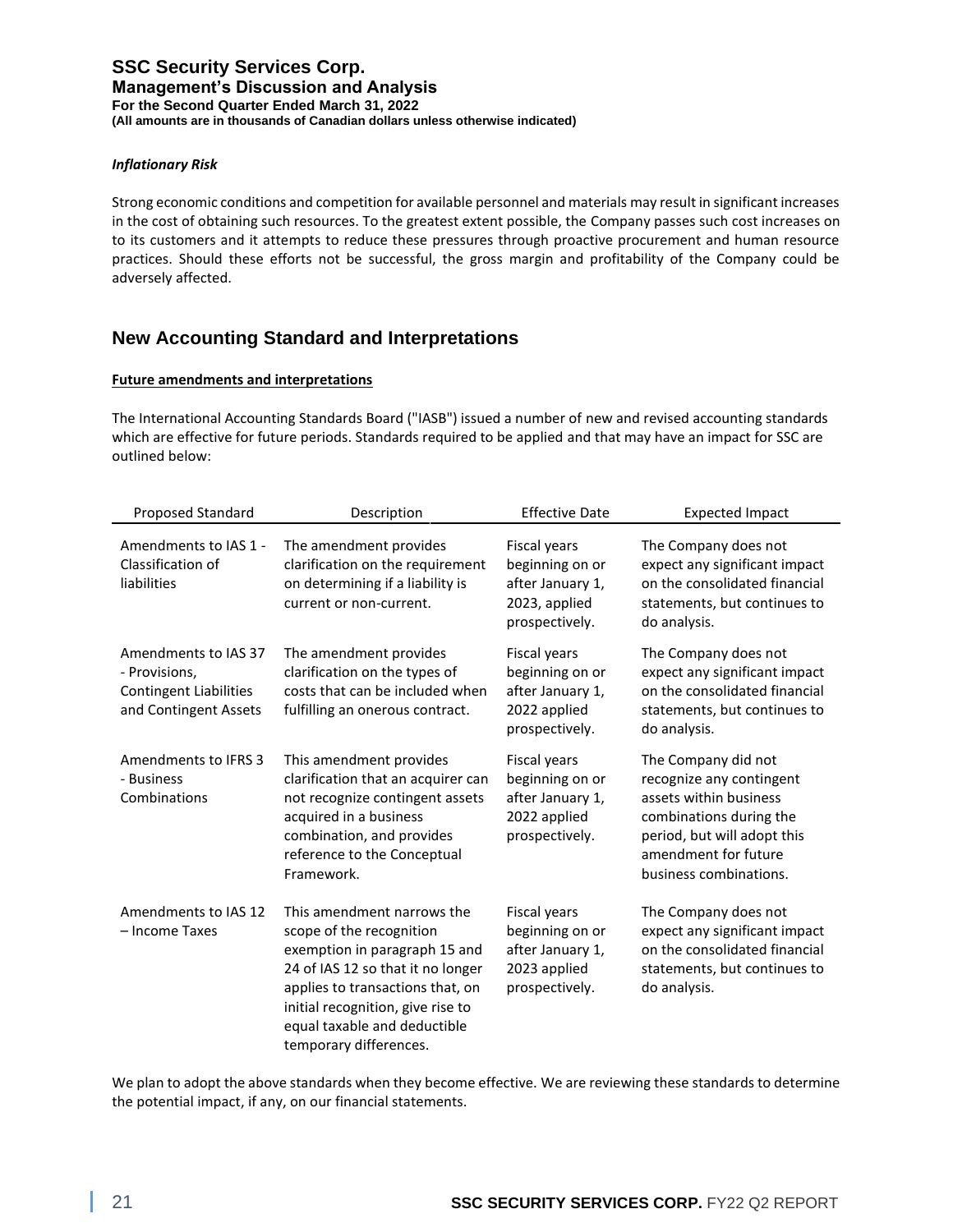# **Outstanding Share Data**

At March 31, 2022, there were 19,781,338 common voting shares outstanding (March 31, 2021 – 20,288,285).

The following table sets forth the issued and outstanding common voting shares and the common voting shares issuable on the conversion, exercise or exchange of securities into common voting shares.

| <b>Number</b> |
|---------------|
| 19,781,338    |
| 832.462       |
| 20,613,800    |
|               |

Notes:

(1) Stock option plan - SSC has a stock option plan and, pursuant to the stock option plan, a total of 832,462 stock options are outstanding. All of the outstanding stock options issued have been issued to officers, employees and consultants of SSC.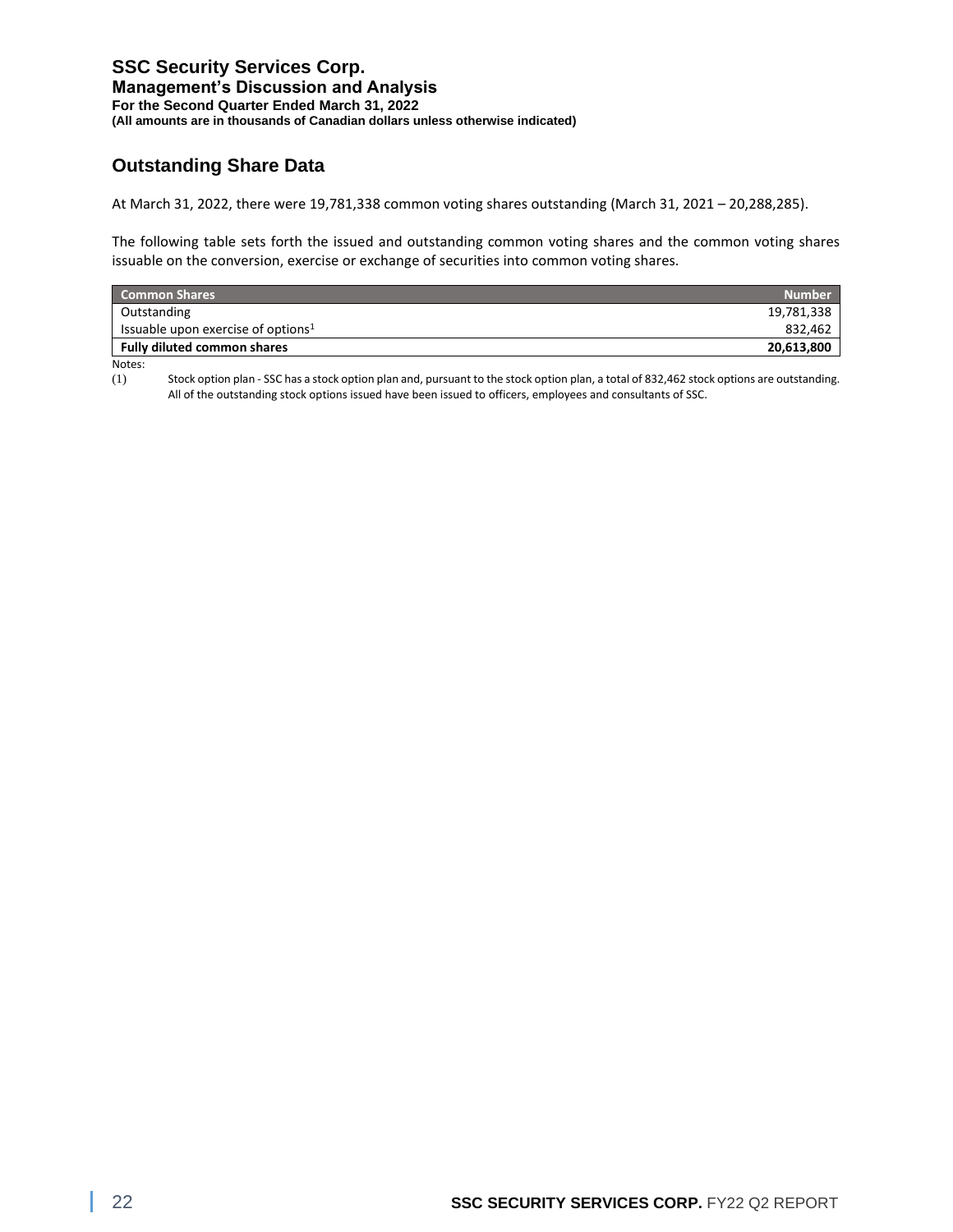## **Non-IFRS Measures**

This MD&A includes certain measures which have not been prepared in accordance with IFRS such as EBITDA, EBITDA per share, Adjusted EBITDA and Adjusted EBITDA per share. These non-IFRS measures are not recognized under IFRS and, accordingly, readers are cautioned that these measures should not be construed as alternatives to net income determined in accordance with IFRS. The non-IFRS measures presented are unlikely to be comparable to similar measures presented by other issuers.

We use these non-IFRS measures for our own internal measurement purposes. These non-IFRS measures do not have any standardized meaning prescribed by IFRS, and these measures may be calculated differently by other companies. The presentation of these non-IFRS measures enables investors and analysts to understand the underlying operating and financial performance of the Company in the same way as it is evaluated by us. We will periodically assess these non-IFRS measures and the components thereof to ensure their continued use is beneficial to the evaluation of the underlying operating and financial performance of the Company.

#### **EBITDA, EBITDA PER SHARE, ADJUSTED EBITDA AND ADJUSTED EBITDA PER SHARE**

EBITDA, and EBITDA per share are non-IFRS measures calculated by excluding the following from net income (loss) and earnings per share ("EPS"):

- Amortization of capital and intangible assets;
- Income tax expense (recovery); and
- Interest expense.

Adjusted EBITDA and Adjusted EBITDA per share are non-IFRS financial measures calculated by excluding the following from EBITDA and EBITDA per share:

- Expected credit and impairment losses;
- Unrealized market value loss (gain);
- Realized market value loss (gain);
- Realization of legacy operations upfront payments; and
- Non-recurring and other expenses.

Management's view is that EBITDA, EBITDA per share, Adjusted EBITDA, and Adjusted EBITDA per share are useful metrics for investors and analysts to evaluate the pre-tax earnings of the Company without the effects of non-cash charges (such as amortization of capital and intangible assets, realization of legacy operations upfront payments, and interest expenses). While the loss/gain on market value adjustments of the Company will be a recurring item until the legacy operations mature, this loss/gain does not reflect the underlying operating performance of the Company, nor is it necessarily indicative of future operating results.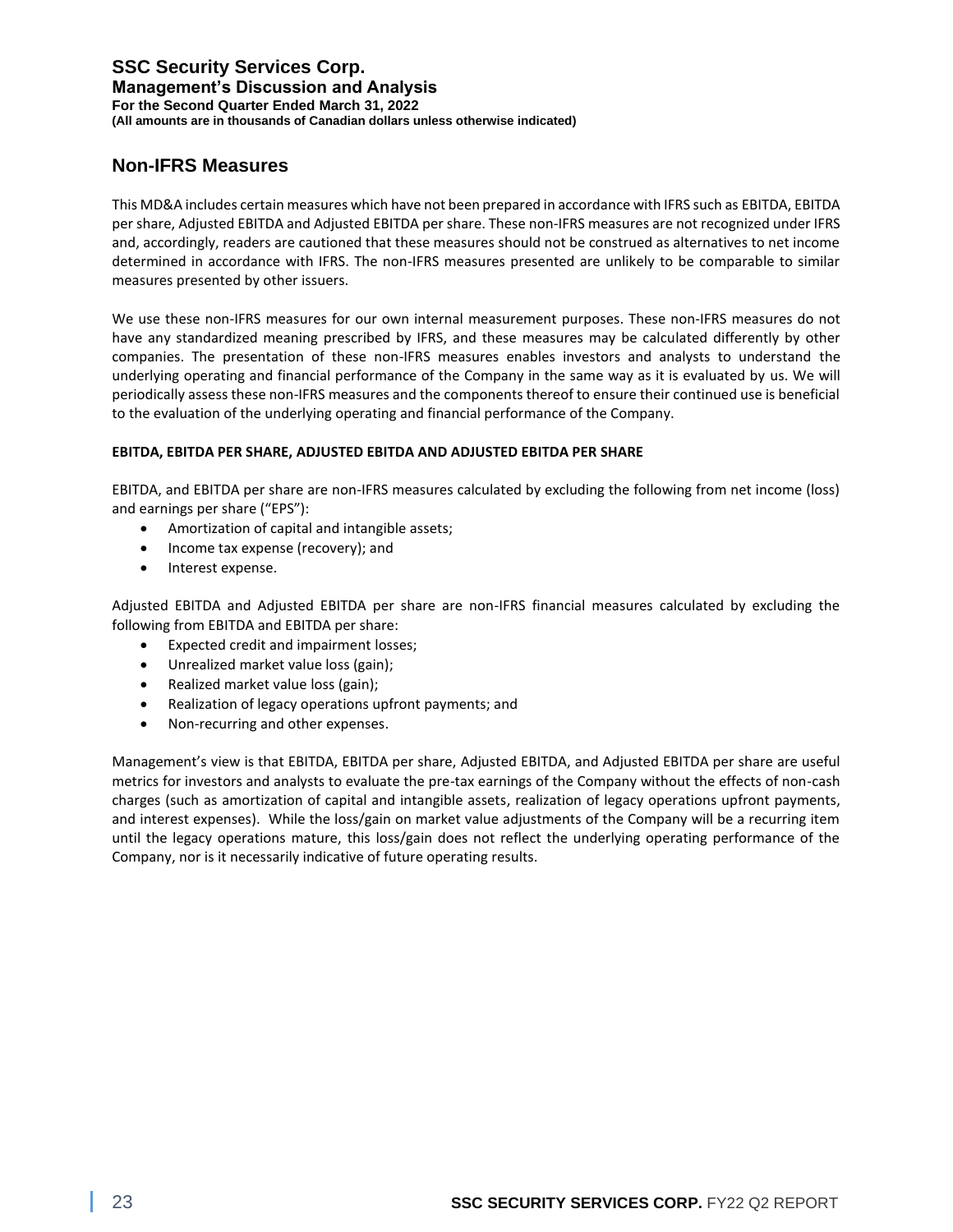## **SSC Security Services Corp.**

#### **Management's Discussion and Analysis**

**For the Second Quarter Ended March 31, 2022**

**(All amounts are in thousands of Canadian dollars unless otherwise indicated)**

| Reconciliation of EBITDA, Adjusted EBITDA, and Adjusted EBITDA per<br><b>Share</b> | Three months ended<br><b>Mar 31</b> |        |          | Six months ended<br><b>Mar 31</b> |
|------------------------------------------------------------------------------------|-------------------------------------|--------|----------|-----------------------------------|
| CAD millions, unless otherwise noted                                               | 2022                                | 2021   | 2022     | 2021                              |
| Comprehensive income (loss)                                                        | (285)                               | 117    | (762)    | 856                               |
| Amortization of capital and intangible assets                                      | 302                                 | 163    | 532      | 240                               |
| Income tax (recovery) expense                                                      | (99)                                | 66     | (282)    | 350                               |
| Interest expense                                                                   | 6                                   | 80     | 17       | 166                               |
| <b>EBITDA</b>                                                                      | (76)                                | 426    | (496)    | 1,612                             |
| <b>EBITDA per share</b>                                                            | \$0.00                              | \$0.02 | \$(0.02) | \$0.09                            |
| Expected credit and impairment losses                                              | 7                                   | (31)   | 14       | (30)                              |
| Unrealized market value loss (gain)                                                | 9                                   | (980)  | 200      | (917)                             |
| Realized market value loss (gain)                                                  | (2)                                 | (16)   | 29       | 73                                |
| Non-recurring & other expenses (gains) <sup>1</sup>                                | 257                                 | 405    | 595      | (76)                              |
| Realization of legacy operations upfront payments                                  |                                     | 113    |          | 673                               |
| <b>Adjusted EBITDA</b>                                                             | 195                                 | (82)   | 342      | 1,334                             |
| <b>Adjusted EBITDA per share</b>                                                   | \$0.01                              | \$0.00 | \$0.02   | \$0.07                            |
|                                                                                    |                                     |        |          |                                   |
| Weighted average shares outstanding (basic)                                        | 19,807                              | 18,363 | 19,999   | 18,075                            |

Note:

(1) Non-recurring and other expenses are those deemed by management to be non-cash, non-recurring, relating to financing and/or acquisitions, security realization expenses, severance costs, share-based payments, or other, predominantly reported within general and administrative expenses.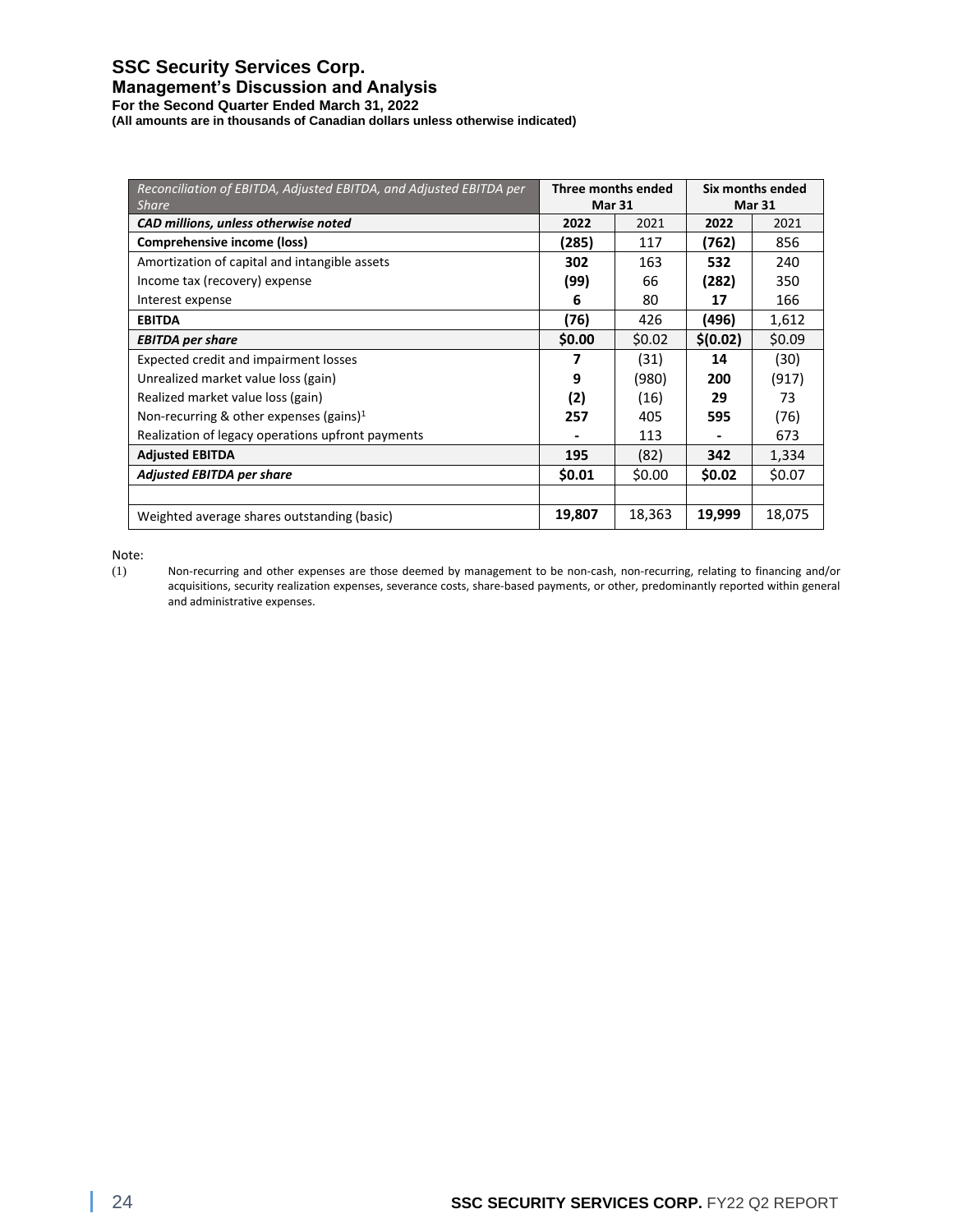## **Outlook**

Our legacy business has become an immaterial part of our income statement, although it still occupies a significant part of our balance sheet. We continue to make significant progress converting these assets into cash, and expect this trend to continue. Our objective is to make these resources available for redeployment into our security business.

All future growth will be in the security segment, in part from organic growth as SRG wins new contracts, launches new products, and via acquisition, as SSC and SRG look to acquire other companies in the Canadian cyber and physical security space(s), such as the recently announced Logixx acquisition.

We plan to continue to distribute capital to shareholders via the dividend, operate with minimal to no debt while maintaining solid liquidity, and focus on maximizing Adjusted EBITDA on a per share basis.

The ongoing effects of the COVID-19 pandemic and uncertainty within international markets could impact the Company's financial performance for the year ended September 30, 2022 and, possibly, beyond. The financial impact will be dependent on the spread and duration of the pandemic and on related restrictions and government advisories. We have not seen any material impact on our security or legacy business to date, but we have seen some shifting of client demand for security services as a result of COVID. Demand is smaller in certain market segments, such as airport security services, but higher in other segments. Given the balance of uncertainties, the long-term financial impact on the Company, if any, cannot be determined with any certainty. Taken together, COVID-19 has not had a material impact on the results of our business.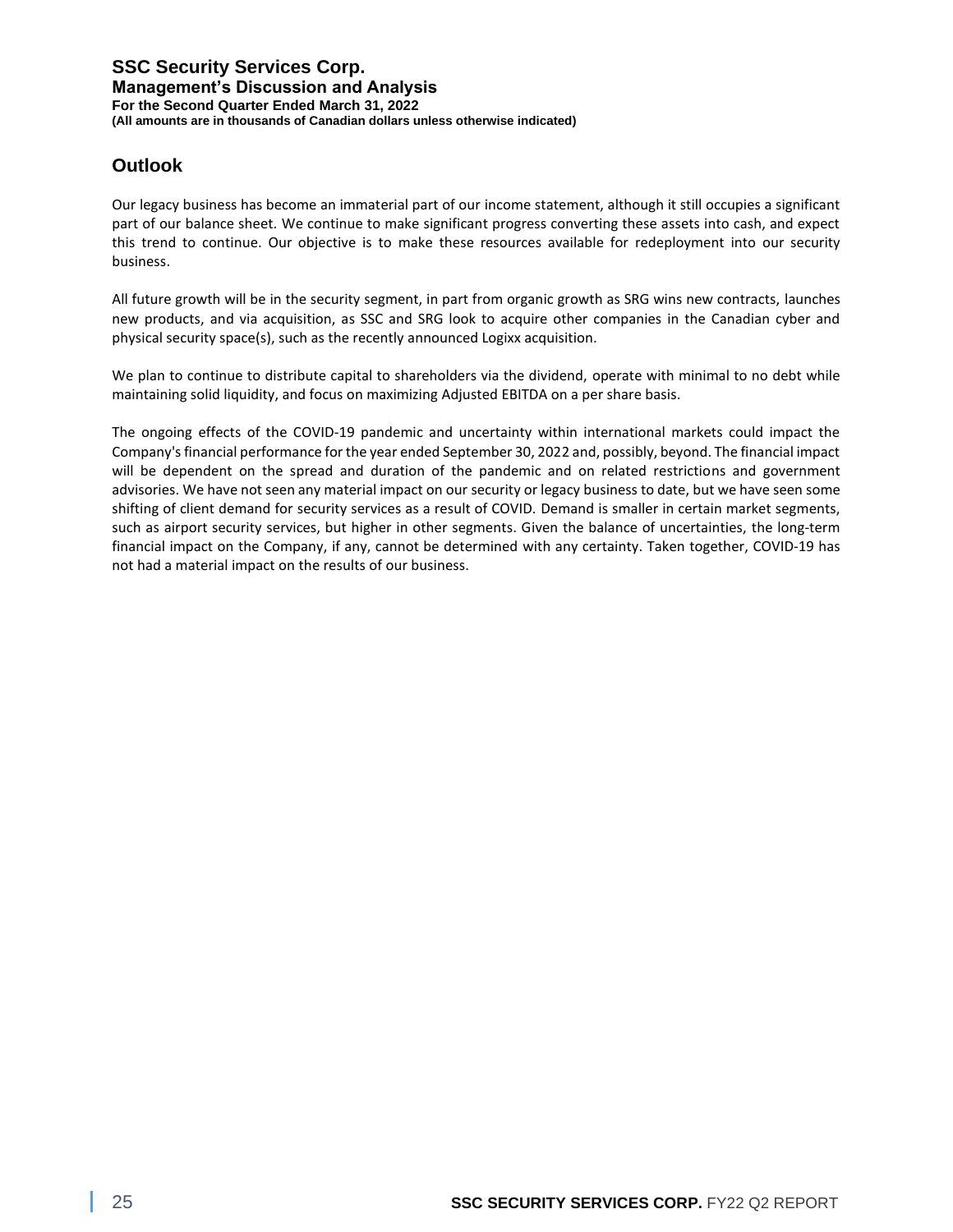## **Cautionary Statement on Forward-looking Information**

Certain information contained in this MD&A contains forward-looking statements concerning the future results, future performance, intentions, objectives, plans and expectations of the Company. Often, but not always, forwardlooking statements can be identified by the use of words such as "plans", "expects", "is expected", "estimates", "intends", "anticipates", "believes" or variations of such words and phrases (including negative and grammatical variations) or state that certain actions, events or results "may", "could", "would", "might" or "will" be taken, occur or be achieved. Forward-looking statements include known and unknown risks, uncertainties and other factors which may cause the actual results, performance or achievements of the Company to be materially different from any future results, performance or achievements expressed or implied by the forward-looking statements.

Forward-looking statements are based on certain assumptions and analyses made by the Company in light of its experience and perception relating to historical trends, current conditions and expected future developments and other factors the Company believes are appropriate and are subject to risks and uncertainties. Although the Company believes that the assumptions underlying these statements are reasonable, they may prove to be incorrect and the fact that the Company has a short operating history may result in the assumptions being less accurate. Whether actual results, performance or achievements will conform to the Company's expectations and predictions is subject to a number of known and unknown risks, uncertainties, assumptions and other factors, including those listed under the section entitled "Risk Factors" in this Management Discussion & Analysis (MD&A) document and/or the Annual Information Form (AIF) available on SEDAR at www.sedar.com.

Forward-looking statements are not guarantees of future performance. These forward-looking statements should not be relied upon as representing the views of the Company as of any date subsequent to the date of this MD&A. Although the Company has attempted to identify important factors that could cause actual actions, events or results to differ materially from those described in forward-looking statements, there can be no assurance that forwardlooking statements will prove to be accurate, as actual results and future events could differ materially from those anticipated in such statements. Accordingly, readers should not place undue reliance on forward-looking statements.

The forward-looking statements contained in this MD&A are expressly qualified in their entirety by this cautionary statement and by the risk factors described under the Heading "Risk Factors" in this MD&A and as otherwise disclosed in our filings with securities regulatory authorities which are available on SEDAR at www.sedar.com. The forward-looking statements included in this MD&A are made as of the date of this MD&A and the Company does not undertake any obligation to publicly update such forward-looking statements to reflect new information, subsequent events or otherwise, except as required by applicable securities laws.